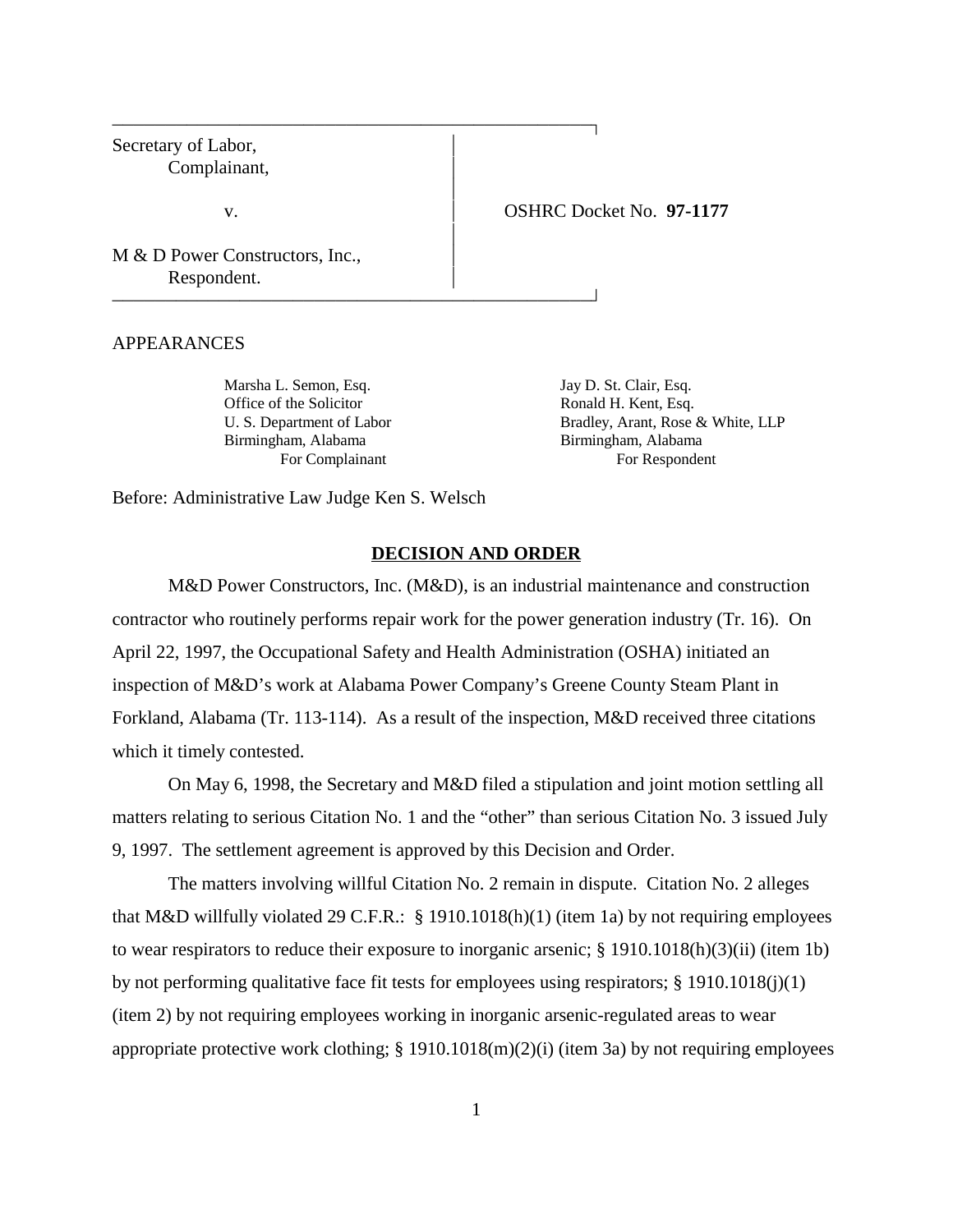working in inorganic arsenic-regulated areas to shower; and, § 1910.1018(m)(2)(ii) (item 3b) by not providing shower facilities to employees working in inorganic arsenic-regulated areas.

The hearing was held May 18 - 19, 1998, in Birmingham, Alabama. The parties stipulated jurisdiction and coverage. The Secretary's motion to amend the willful citation to plead in the alternative serious violations and to modify the date of the alleged violations to include March 8 through April 22, 1997, was granted (Tr. 5-6).

M&D argues that the air heaters are not inorganic arsenic-regulated areas after the old air baskets are removed. This argument is rejected and the violations are affirmed as willful.

# *Background*

M&D, incorporated in 1991, with offices in Tuscaloosa, Alabama, performs maintenance and construction work for power plants in Alabama. At the time of OSHA's inspection, M&D employed approximately 200 employees, primarily hired from the Boilermakers Union (Tr. 58, 95). M&D does not maintain a pool of full-time employees. M&D is owned and controlled by David Dunn, who was previously the president of Brock & Blevins, another contractor engaged in repair work at power generation plants. While Dunn was president, Brock & Blevins received serious citations on April 16, 1991, for violations of the various arsenic standards at § 1910.1081 (Exh. C-1; Tr. 10-11, 13, 16).

In March, 1997, as a result of a planned outage by Alabama Power at its Greene County Steam Plant in Forkland, Alabama, M&D under two contracts agreed to perform maintenance and repair work on the Unit 2 boiler and other work. The "Boiler Work" contract described the work to be performed on the Unit 2 boiler (Exh. C-3; Tr. 22-23). The "Outside Power House Work" contract described the other work to be performed, including the removal of air heater baskets from the Unit 2 air heaters and the demolition of an old precipitator known as the "cold side" precipitator (Exh. C-2; Tr. 19, 21). The "cold side" precipitator had not been in operation for several years (Tr. 31, 34, 459, 466-467). The contracts were completed in June, 1997 (Tr. 95).

Similar to most coal fired steam generation plants, Unit 2 at the Greene County Plant consists basically of a boiler, a turbine and a generator (Tr. 26). The Unit 2 coal fired boiler is

2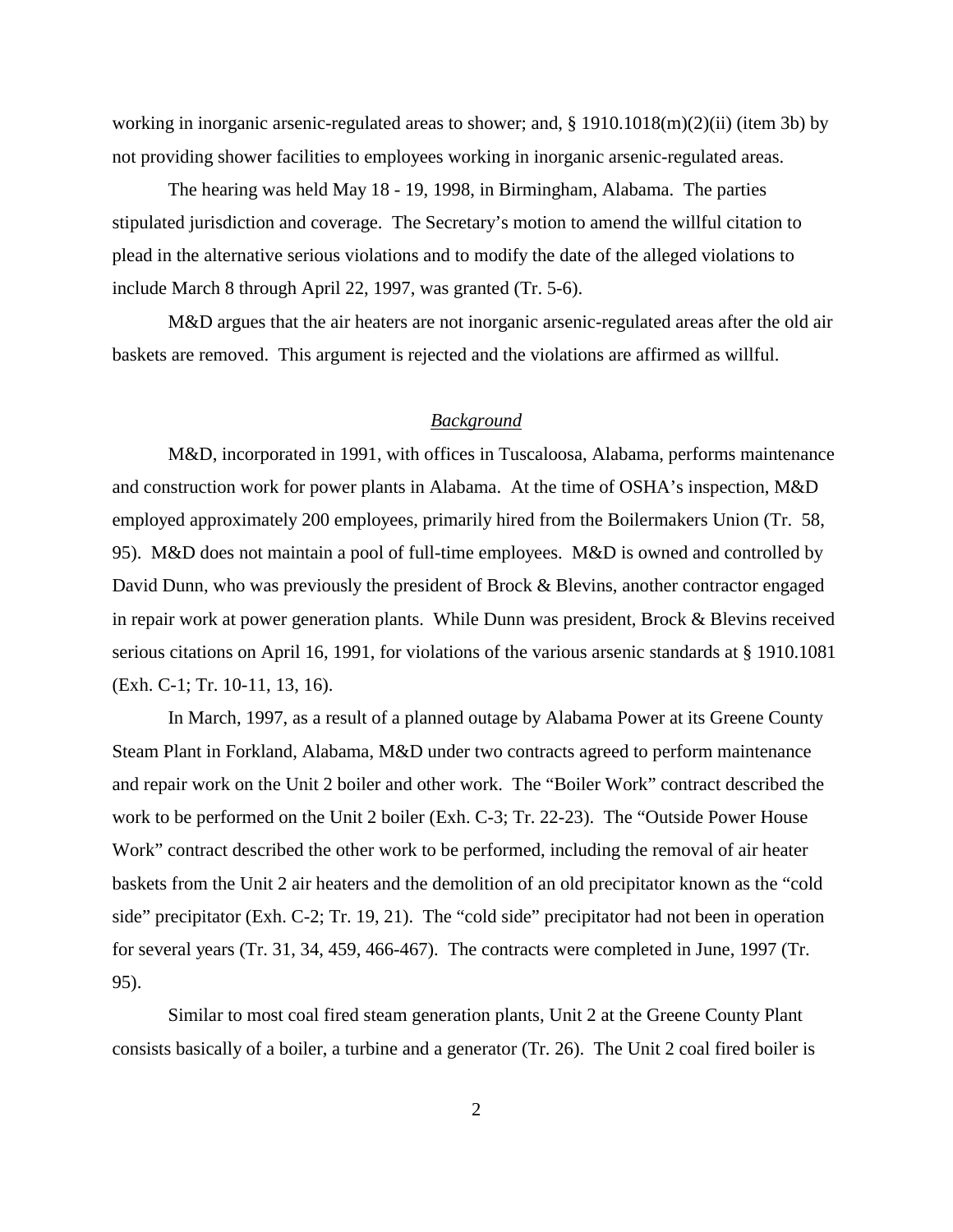located in a building that is approximately 300-400 feet wide, 400 feet long, and 220 feet high (Tr. 414-415). Coal, pulverized to a fine powder, is burned in the boiler to heat water, which creates steam to power the turbine, which drives the generator to produce electricity (Tr. 26, 413).

A byproduct of burning coal is fly ash (coal dust). The fly ash is commonly known in the industry to contain inorganic arsenic<sup>1</sup> (Exh. C-11; Tr. 27). It is also common knowledge that fly ash containing inorganic arsenic is deposited by the coal burning process in various parts of the unit, including the boiler, precipitators and air heaters (Exh. C-4; Tr. 27). As the coal is burned, the exhaust containing fly ash exits the boiler and passes to the air heaters. The exhaust is used to heat the air heaters, which are essential to heating the boiler to capacity (Tr. 415, 442).

The Unit 2 boiler has two units (sides) of air heaters, referred to as the "A" and "B" air heaters (Tr. 18, 416). The "A" and "B" air heaters are identical in structure and function, but are completely separate. Each air heater is approximately 20 feet wide, 40 feet long, and 30 to 35 feet high. Each air heater has an inside area containing baskets and an outside area. It looks like a "ferris wheel." Inside each air heater are 12 sections of "cold side" baskets and approximately 12 sections of "hot side" baskets. There are 14 baskets per section (Tr. 416-417, 421). The baskets are described as a "bundle of real thin plates that will heat up quickly. And, eventually, they heat up and they wear. From the fly ash going through them, they wear out and they will begin to fall apart" (Exh. C-32; Tr. 425).

After the exhaust passes through the air heater, it continues through duct work to the precipitator before being released through a smoke stack. Since the exhaust contains fly ash with inorganic arsenic, it cannot be released directly into the environment (Tr. 31). The precipitator removes the fly ash from the exhaust before it exits through the smoke stack. The precipitator consists of large metal plates (or curtains) which have been electrified to attract and collect the fly ash. A mechanical "rapper" is used to vibrate the fly ash-laden plates, mechanically causing the fly ash to fall into ash hoppers below the precipitator (Tr. 88-89).

<sup>&</sup>lt;sup>1</sup>Inorganic arsenic is a poison. Exposure by inhalation, ingestion, or skin contact can cause death or serious physical harm due to lung cancer, damage to internal organs, such as the liver and lymphatic system, and skin cancer (Appendix A of § 1910.1018).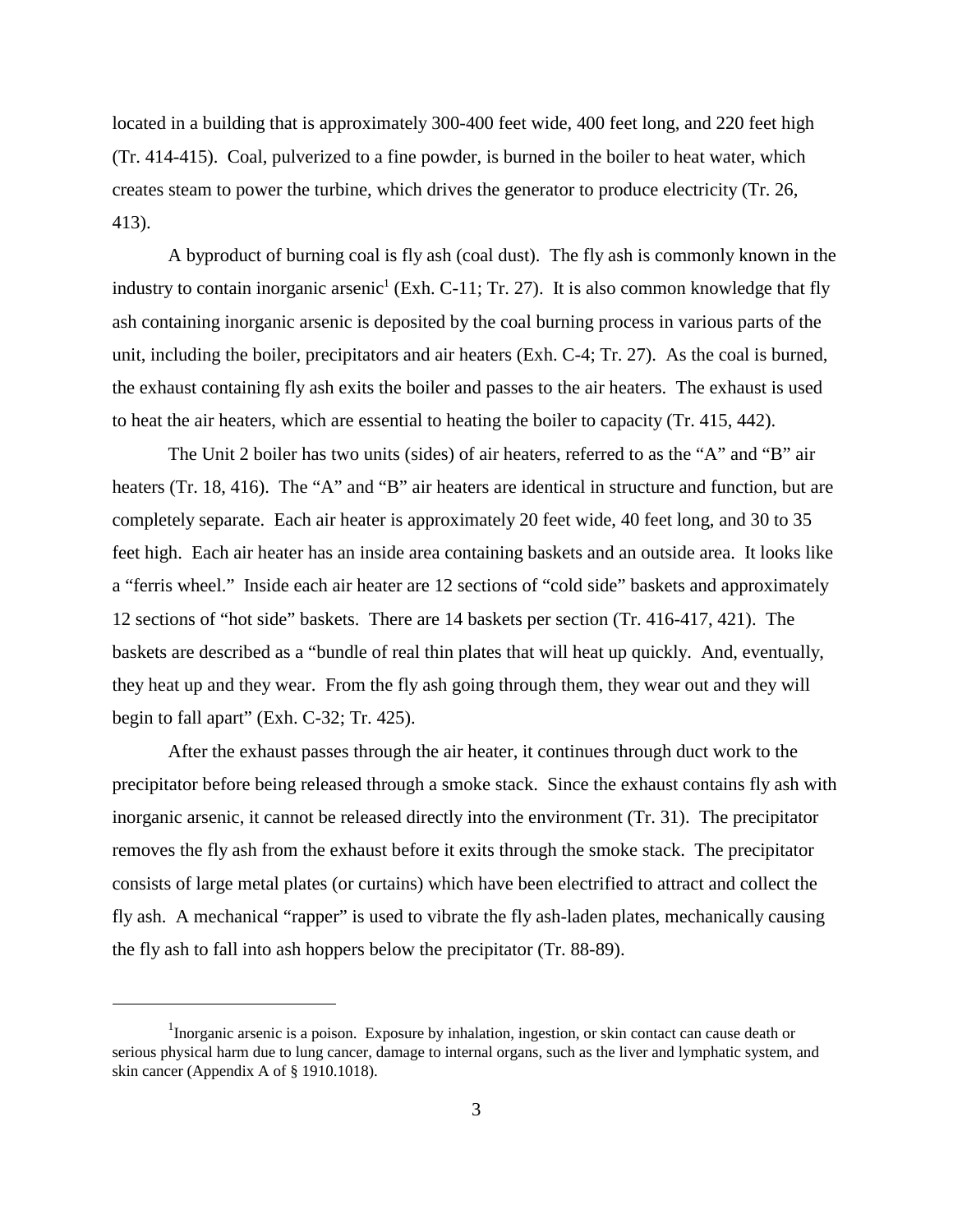While at the Greene County Steam Plant, M&D worked two 10-hour shifts (Tr. 96). The field superintendent for M&D was Raymond Honeycutt (Tr. 407). Tommy Payne, one of M&D's assistant superintendents, supervised the work on the air heaters and the precipitator (Tr. 96, 403). Honeycutt was responsible for ensuring that air monitoring was conducted and, if required, to designate the "regulated areas." To perform the air monitoring, Honeycutt arranged for Envirochem, Inc., to conduct the personal monitoring (Tr. 467).

On March 10, 1997, Envirochem monitored the boiler "penthouse" and found that the level of arsenic was below the permissible exposure limit (PEL) of 10 micrograms per cubic meter of air ( $\mu$ g/m<sup>3</sup>) at an 8-hour time weighted average (TWA). Envirochem also monitored employees working in the air heaters as well as other locations on March 12 and March 26, 1997 (Exh. C-12). On March 12, the one employee in the air heaters (Che Russell) showed an 8-hour TWA exposure level to arsenic of  $45.03 \,\mu g/m^3$ . The March 26 monitoring results in the air heaters found that the arsenic exposure levels for one employee (David Kilgore) was  $4.12 \mu g/m<sup>3</sup>$ and for another employee (Jacob Vail) was  $44.38 \,\mu g/m^3$ . Envirochem's monitoring records do not identify which air heater was monitored.

Prior to the air monitoring, Honeycutt designated inside both "A" and "B" air heaters as regulated areas. The air heaters were the only areas designated as regulated areas (Tr. 465, 468- 469). However, after the old baskets are removed from the air heaters and the inside is washed, Honeycutt testified that no hazard to arsenic exposure remains (Tr. 426-427).

Based on three formal employee complaints<sup>2</sup> alleging, among other things, the lack of respirator training, respirator fit testing, and showers, OSHA Industrial Hygienist (IH) Lisa Darsey Strunk inspected M&D's work at the plant (Tr. 114). On April 23, 1997, she conducted air monitoring for inorganic arsenic on four employees (Che Russell, David James, Jacob Vail,

 $2^2$ M&D's argument during the hearing that OSHA agreed not to conduct employee complaint inspections of contractors at power plants without first providing the contractor an opportunity to resolve the complaint is rejected. OSHA denies the agreement applied to the Greene County Steam Plant (Tr. 372). Such agreements are discretionary with OSHA, and M&D made no showing of prejudice. The complaints received by OSHA alleged the lack of respirator training, respirator fit testing and showers. If verified, the employees were subject to a potential exposure to inorganic arsenic. M&D does not allege that OSHA's inspection was conducted in an unreasonable manner. M&D is not prejudiced and fails to show that an agreement precluded this inspection.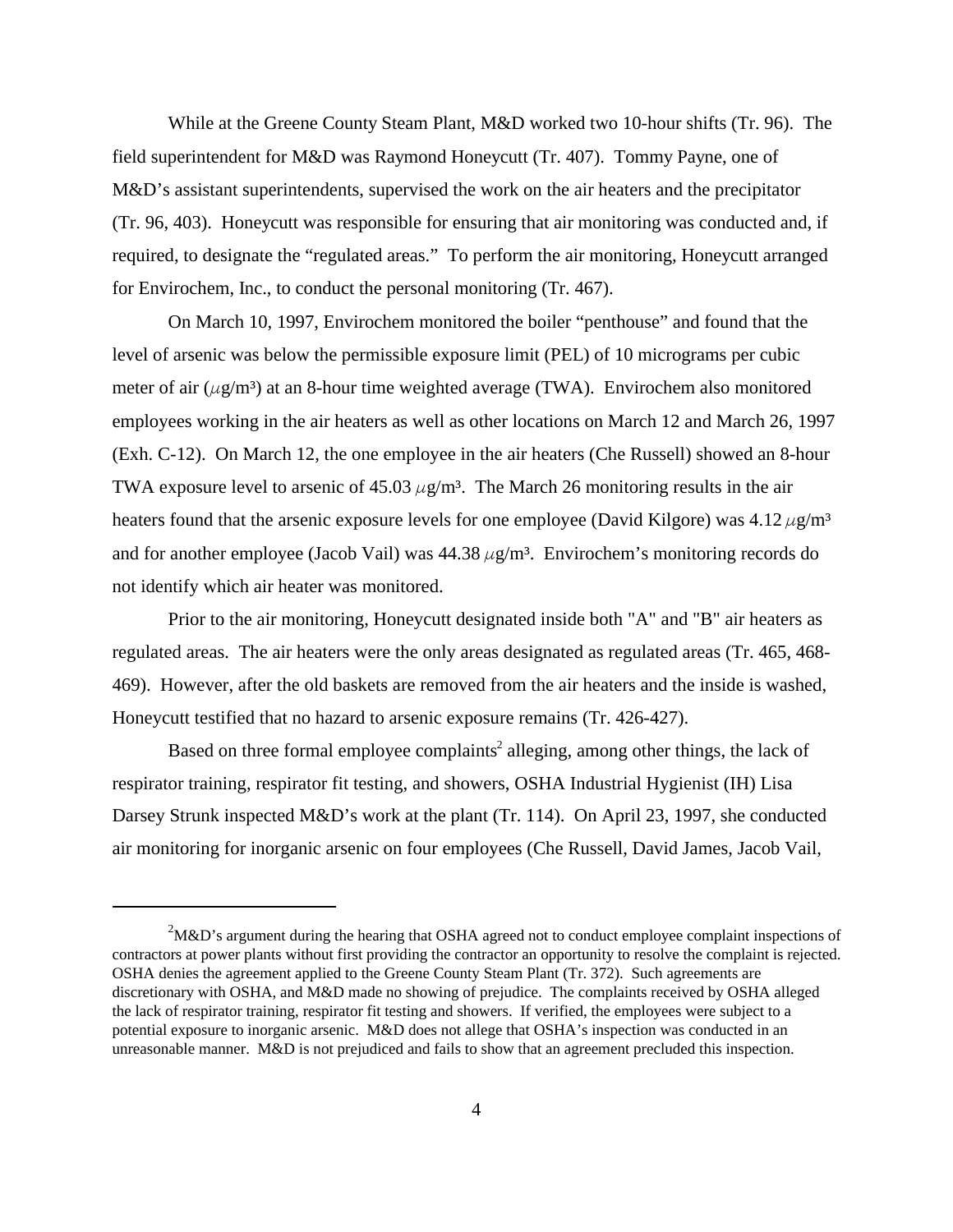John Foley) who were installing new baskets in air heaters A and B. Her air monitoring results found the exposure levels for inorganic arsenic in the air heaters ranged from 1.8 (Vail) to 5.2  $(James) \mu$ g/m³ (Exhs. C-20, C-27, R-3, R-4; Tr. 163-164, 201, 242, 258).

## *Discussion*

#### Preliminary Matter

### Regulated Area

M&D does not dispute that the inside of air heaters A and B were regulated areas within the meaning of the arsenic standards during the removal of the old baskets (Resp. Brief, p. 9). IH Strunk agrees that employees working inside the air heaters were potentially exposed to inorganic arsenic (Tr. 337). According to M&D, approximately one-half of the employees assigned to the air heaters worked outside the air heaters (Tr. 429-430).

M&D designated the inside of the air heaters as regulated areas on March 10. M&D's monitoring results on March 12 and 26, 1997, showed exposure levels inside the air heaters were potentially four times the 10  $\mu$ g/m<sup>3</sup> PEL for inorganic arsenic. Honeycutt, field superintendent, was aware that removing the old baskets from inside the air heaters was known to cause excessive arsenic exposure (Tr. 426-427).

However, after the old baskets are removed and the inside of the air heater is highpressure spray washed, M&D argues that there is no potential exposure to excessive levels of arsenic. M&D claims that Envirochem's March 26 monitoring result showing one employee (David Kilgore) below 5  $\mu$ g/m<sup>3</sup> establishes that the old baskets had been removed from air heater "B" and that it had been cleaned. The reading was below the action level for inorganic arsenic. The other March 26 monitoring result with an exposure level above the PEL was, according to M&D, taken inside air heater "A." M&D argues that air heater "A" was cleaned by March 29 and therefore it also ceased to be a regulated area (Resp. Brief, p. 10-12).

M&D's argument is based on speculation and not supported by objective data. The arsenic standard requires the employer to establish regulated areas where worker exposures to inorganic arsenic, without regard to the use of respirators, are in excess of the permissible limit. *See* § 1910.1018(f). As a regulated area, the employer, among other things, is responsible to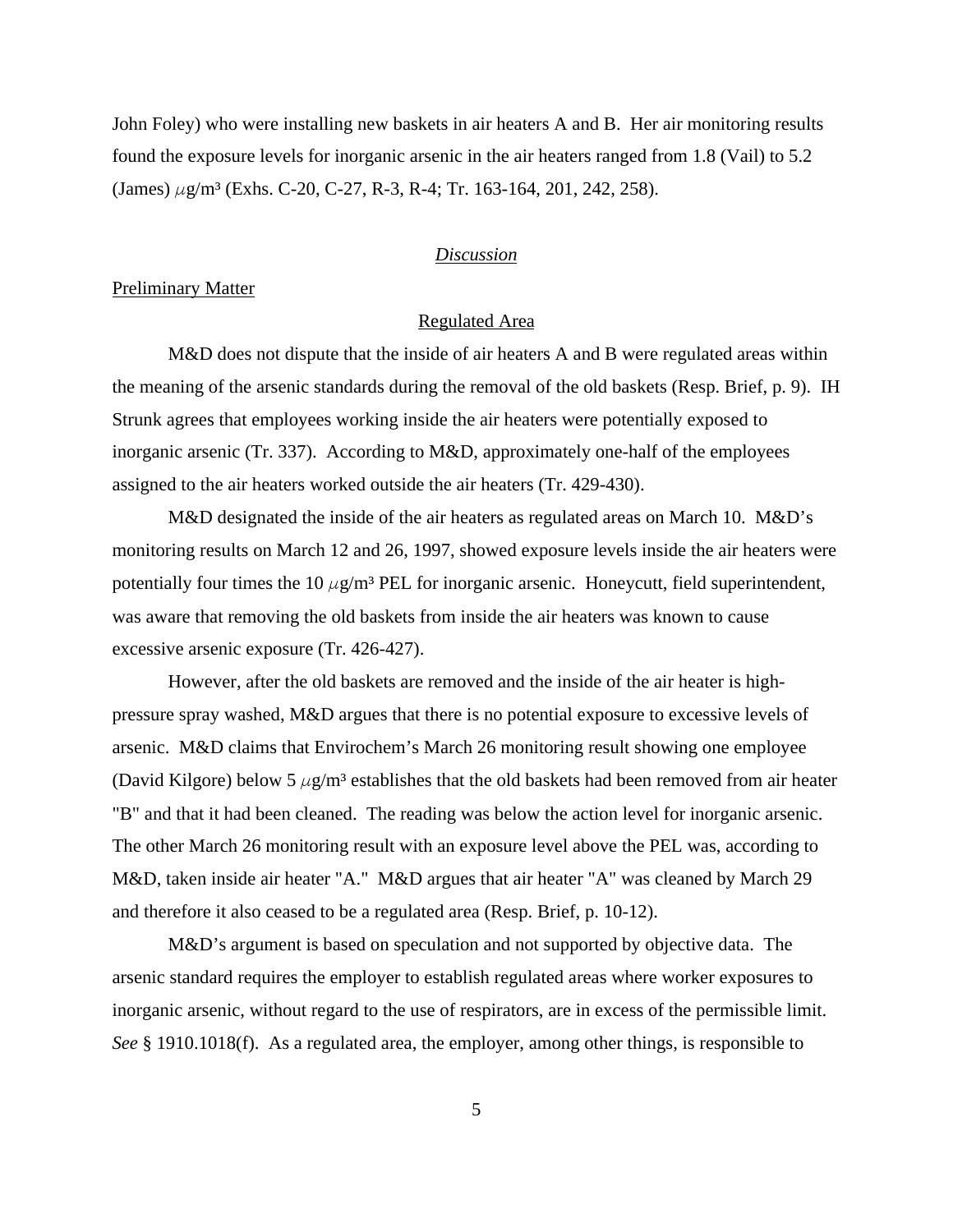demarcate the area, limit access, require employees to wear respirators and protective work clothing, and ensure that employees shower at the end of the work period.

In order to determine if a location needs to be designated as a regulated area, the standard requires initial monitoring and additional monitoring. Section 1910.1018(e) provides that:

> Determinations of airborne exposure levels shall be made from air samples that are representative of each employee's exposure to inorganic arsenic over an eight (8) hour period.

Envirochem's monitoring records do not identify which air heater was monitored. If M&D had intended to use Envirochem's March 26 air monitoring as the basis for removing the regulated area designation, it is reasonable to assume that it would have had objective documentation and not rely on speculation. Also, M&D's daily time records do not identify on which air heater work was being performed. The time records only show that for the period from March 11 through April 3, 1997, old baskets and seals were being removed from inside the air heaters (Exhs.  $C-8^3$ ).

To remove the regulated area designation from an air heater, it must be shown that the employee (Kilgore) with the low exposure level was in fact working inside air heater "B" and that his exposure was representative of other employees in the air heater. Both propositions are not shown by the record. Kilgore did not testify. The monitoring records and time records do not show in which air heater he was working. Also, as IH Strunk noted, the different exposure levels for the two employees (Vail and Kilgore) may have been due to the nature of their responsibility. Vail, a journeyman boilermaker, may have been engaged in tasks which caused a greater exposure level (Exh. C-22; Tr. 265-266, 329). Kilgore, on the other hand, was a helpertrainee (Exh. C-24; Tr. 182).

Also, the contention that Vail was working in air heater "A" is inconsistent with Honeycutt's reason for requesting the Envirochem's monitoring on March 26. Honeycutt testified that the air monitoring was to show that the "B" side was no longer a regulated area (Tr.

 $3$ To show the nature of the work performed in the air heaters, the time records cite the applicable paragraph in the work contract (Exh. C-2). For example, "3.3.3.1.," which is found at page 37 in exhibit C-2, refers to the removal of preheater baskets. On April 1, other work initiated in the air heaters include replacing doors (3.3.4.1.) and repair work (3.3.3.6.).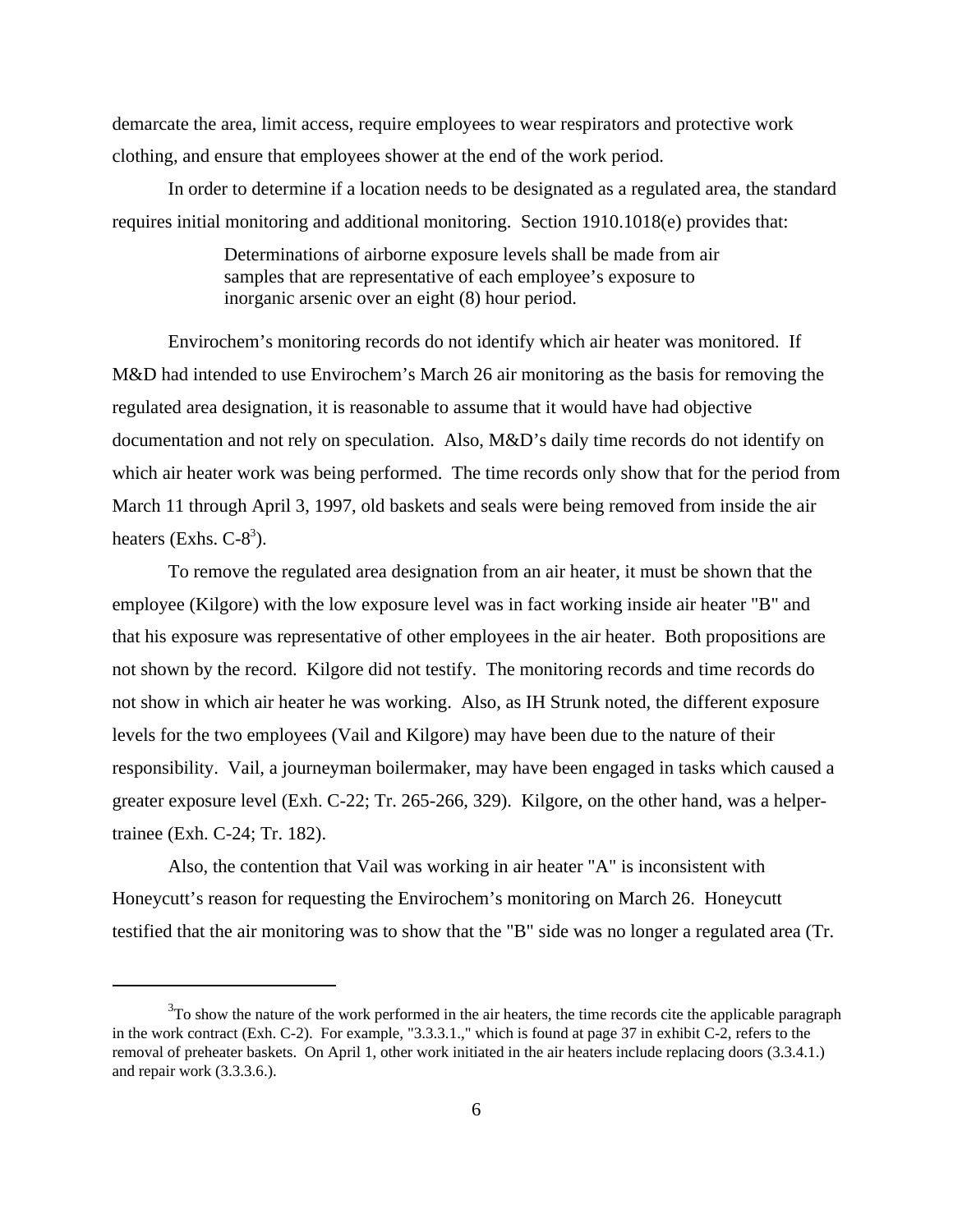428). If accepted, it is reasonable to conclude that both Kilgore and Vail were working in air heater "B." There was no reason to have monitored air heater "A" because baskets were still being removed.

If not accepted, Kilgore's exposure was not shown as representative of the employees working inside air heater "B." The record indicates that not all of the baskets and seals had been removed by March 26. Honeycutt testified variously that the baskets in air heater "B" had been removed by March 26, 27 or 28; he was not sure (Tr. 427-428, 446). If March 27 or 28 was the last day for removing baskets from air heater "B," baskets were still being removed during the air monitoring on March 26. Also, M&D's daily time records show that employees continued to remove air heater baskets through April 3 (Exh. C-8). Honeycutt testified that the old baskets in air heater "A" were removed two to three days after completing air heater "B." If his estimate is correct, the baskets were not removed from air heater "B" until March 28. Again, this is two days after the monitoring by Envirochem on March 26. Since the removal of air heater baskets was "firm price work," there was no incentive for M&D to overstate the time spent removing baskets.

Although the time records show no removal of old baskets after April 3, there is no objective evidence until the April 23 air monitoring by OSHA on which to base a determination to remove the regulated area designation. In fact, IH Strunk was advised by field superintendent Honeycutt that both air heaters were still considered regulated areas (Tr. 131, 136, 323-324). Honeycutt also testified that the air heaters were considered regulated areas at the time of OSHA's inspection because of the lack of proper air monitoring (Tr. 468-469). He knew that additional monitoring was needed before he could reasonably conclude that the level of inorganic arsenic on either side of the air heater was below the PEL (Tr. 131, 136, 324). There was no reason for M&D's failure to request additional air monitoring after March 26.

Further, when OSHA monitored the air heater on April 23, 1997, the exposure levels were still near the action level of  $5 \mu g/m^3$  for inorganic arsenic. This was almost a month after the time when Honeycutt stated the levels should have been "nonexistent" (Exhs. C-20, C-27; Tr. 164-166, 201). Based on his experience, Honeycutt testified that even before all of the baskets are removed, the exposure levels inside the air heaters were normally "borderline and maybe a

7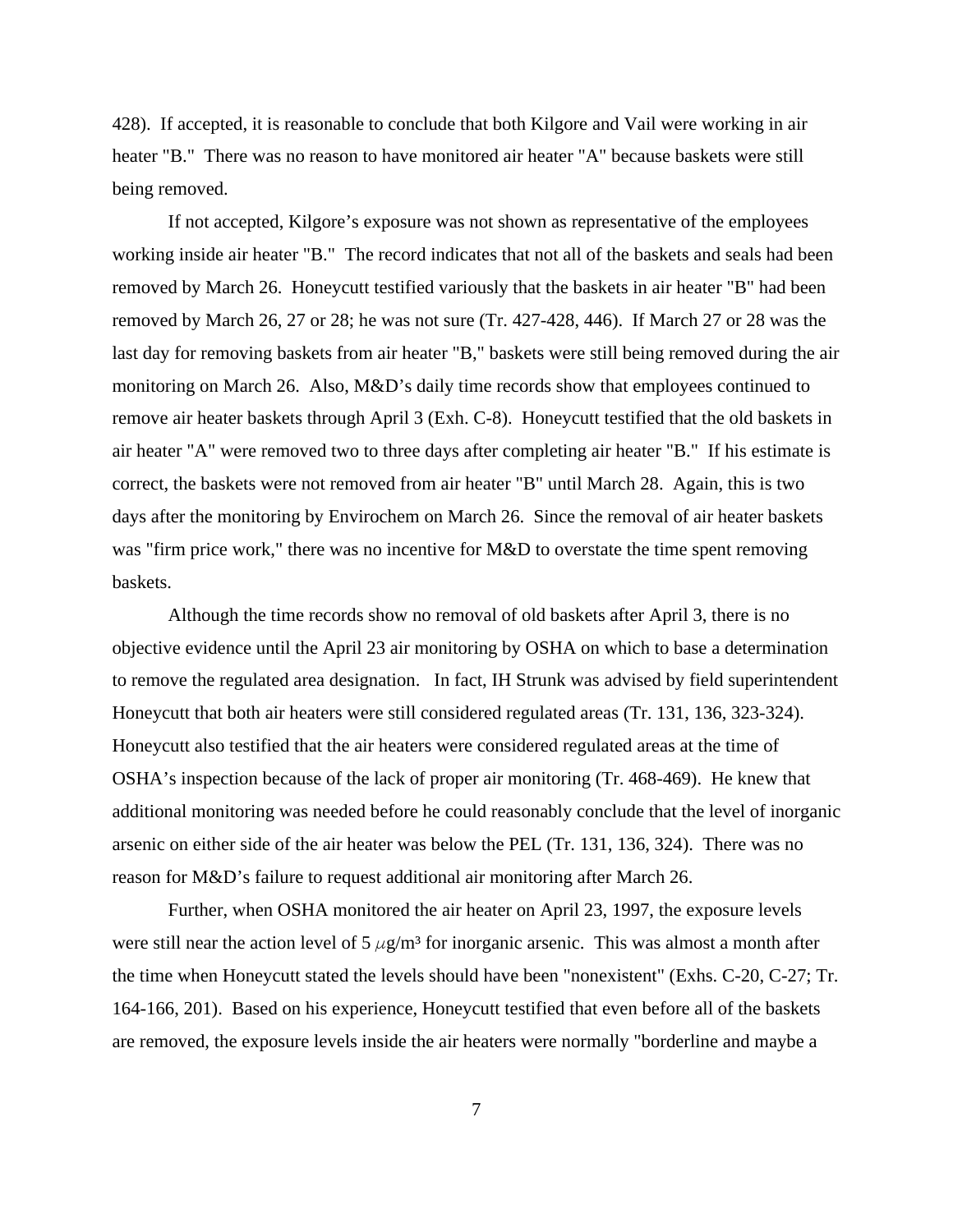little high" (Tr. 425). M&D's air monitoring results, however, were more than four times the PEL, more than "borderline" and far more than a "little high." By OSHA's April 23 air monitoring, the air heaters should have been completely clean, containing no arsenic levels at or near the action level.

It was M&D's responsibility to protect its employees and to determine if the exposure levels were below the PEL. Such responsibility is not satisfied by the "past experience" of a superintendent and speculation. The determination must be based on objective information, such as representative air monitoring results. "When an employer who knows of a problem with excessive amounts of a regulated air contaminant takes measures to reduce the overexposure, reasonable diligence also requires measurements to determine whether and how much the employees are still overexposed." *Seaboard Foundry, Inc.*, 1983 CCH OSHD ¶ 26,522, at p. 33,775 (No. 77-3964, 1983). In the absence of air monitoring, the record shows that employees who worked in either air heater from March 11 through April 22, 1997, were potentially exposed to inorganic arsenic in excess of the PEL. Thus, the air heaters remained regulated areas until April 23, 1997.

#### Alleged Violations

### Item 1a - § 1910.1018(h)(1) respirator usage

The citation alleges that "respirators were not required to be worn by any employee working in a regulated area during the outage beginning on or about March  $13<sup>4</sup>$ , 1997." At the time of the alleged violation, Section 1910.1018(h)(1) required that:

> The employer shall assure that respirators are used where required under this section to reduce employee exposures to below the permissible exposure limit and in emergencies.

M&D does not dispute that employees should have worn respirators while working inside the air heaters at least until March 26, 1997. M&D's written inorganic arsenic program requires the use of respirators in regulated areas (Exh. C-4). IH Strunk observed two types of respirators

<sup>&</sup>lt;sup>4</sup>The Secretary amended the date to March 8, the first day of the outage.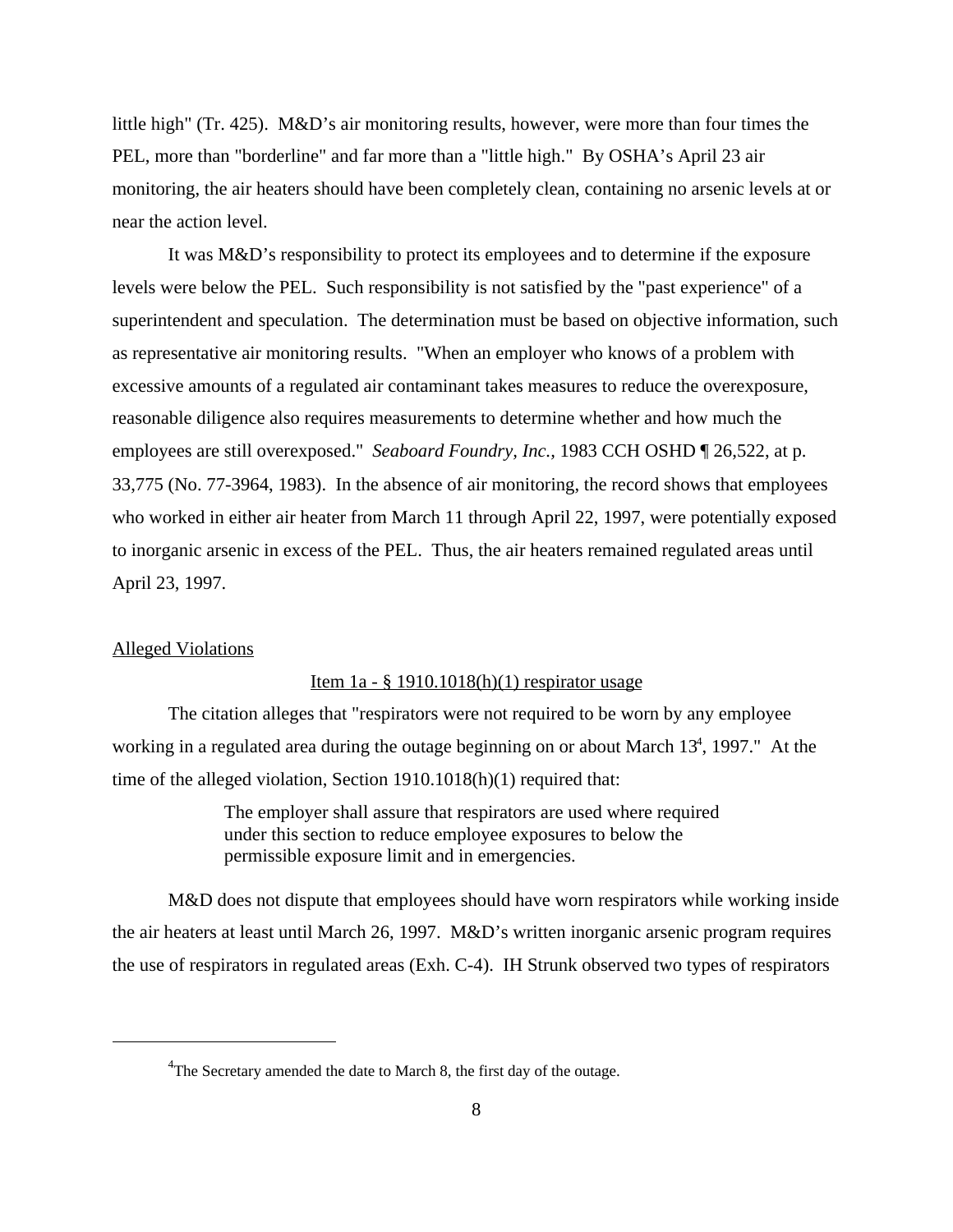used by M&D, the 3M-9920 and the 3M-9970, which are considered acceptable to protect against arsenic exposure (Exh. C-14; Tr. 141-142, 150).

Che Russell, a boilermaker helper-trainee (first level apprentice) was monitored on March 13, 1997. His monitoring results showed an exposure level to inorganic arsenic of 45  $\mu$ g/m<sup>3</sup> (Exh. C-12). In his signed interview statement to OSHA, Russell stated that respirators were required and he was wearing a respirator on the day monitored (Exh. C-21). He also stated that during a safety meeting, the "safety man" told employees to wear protective clothing and respirators while working inside the air heaters. Russell stated that employees wore respirators for the first four or five weeks of work. He had not worn any protection for "2 to 3 weeks" prior to the OSHA interview. Russell was not told or shown the results of his air monitoring or the results of other employees.

Most of the other employees who provided written interview statements, however, stated that respirators were not required. IH Strunk took statements from three other employees (Vail, Kilgore, and Scully) and the foreman, Tommy Lewis, who worked inside the air heaters. The employees did not testify. The written statements were admitted, pursuant to Rule  $801(d)(2)(D)$ of the Federal Rules of Evidence. In terms of the weight given the statements, any ambiguity is resolved in favor of M&D because there was no opportunity for cross-examination. However, the statements were provided to M&D prior to hearing so that it was able to properly prepare a defense.

Tommy Lewis, boilermaker foreman, was in charge of the employees working in the air heaters (Tr. 144-145). His responsibility included employees' safety and health (Tr. 400). In his statement, Lewis stated:

> Masks<sup>5</sup> and suits have been available but it is not mandatory for them to wear them. There are plenty available but most people don't wear them. When we were taking out the baskets most people wore them because it was dusty. Half of the people wore them and half did not. Masks and suits were never mandatory not even when they were removing baskets (Exh. C-16).

 ${}^{5}$ Employees referred to respirators as masks (Tr. 150).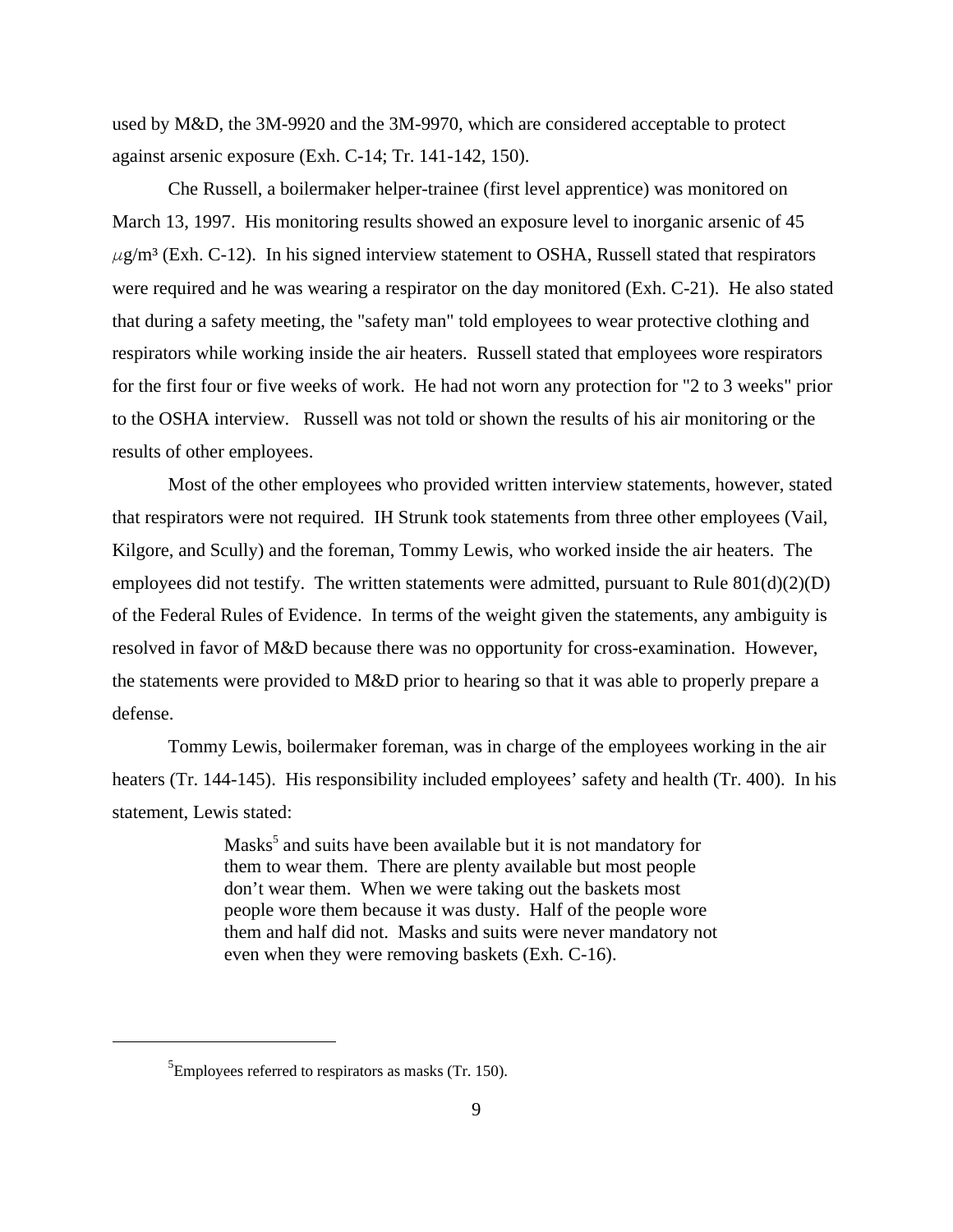Jacob Vail, journeyman boilermaker, was monitored on March 26, 1997. His exposure level was 45  $\mu$ g/m<sup>3</sup> (Exh. C-12). Vail stated that he was not required to wear a respirator and was not wearing one when monitored (Exh. C-22). The time records show that Vail worked a full 10-hour shift on almost every day between March 11 through April 3, 1997, removing old air heater baskets (Exh. C-8). He stated that he wore a mask "one or two days at the start of the project." Vail stated that no one told him to wear respiratory protection.

David Kilgore, a boilermaker helper, was also monitored by Envirochem on March 26. His exposure level was below the PEL for arsenic (Exh. C-12). Kilgore stated, "I have not throughout this job wore a mask all the time" (Exh. C-24). He wore a respirator when monitored. The time records indicate that he worked in the air heaters almost every day for 10 hours per day from March 24 through April 22, 1997 (Exh. C-8). Kilgore stated that he was not told respiratory protection was required. He only wore a respirator when he was "doing something that would stir up a lot of dust."

Frank Scully, journeyman boilermaker, stated that he had worked on the project for approximately six weeks and did not wear a mask "by choice" (Exh. C-17). "I have not worn a mask at all on this job." According to the time sheets, Scully worked in the air heater removing old baskets from March 25 through March 31, and then performed other jobs in the air heaters through April 22, 1997 (Exh. C-8).

Field superintendent Honeycutt claimed that Vail and other employees wore respirators in the air heaters (Tr. 456). However, Honeycutt's testimony is contradictory and unreliable. Honeycutt remained in his office most of the time. His office was 75 feet from the main building (Tr. 414, 439). He relied on assistant superintendents and foreman. He testified that assistant superintendent Tommy Payne had reported to him "once or twice a week" that "he had to get on certain ones--I cannot recall any names--about them not wearing their respirators" (Tr. 449). Honeycutt, however, took no personal action to assure that employees wore their respirators (Tr. 447). No employees were reprimanded (Tr. 327).

The weight of evidence establishes that employees were not required to wear respirators while working inside the air heaters. Employees did not regularly wear the respirators. A violation of  $\S$  1910.1018(h)(1) is affirmed.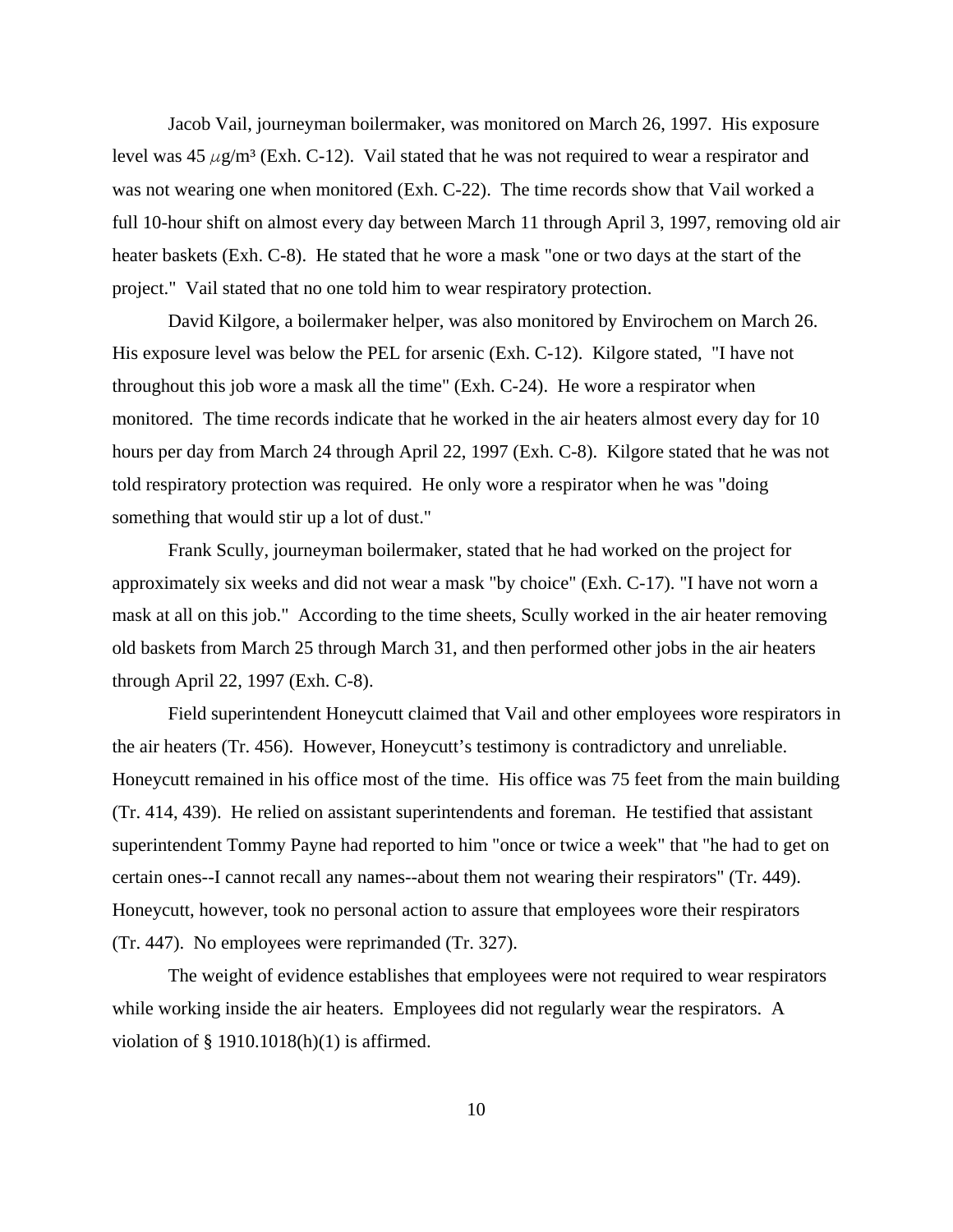## Item  $1b - \frac{8}{9}$  1910.1018(h)(3)(ii) respirator fit testing

The citation alleges that employees who worked in the air heaters did not receive respirator qualitative or quantitative fit testing. At the time of the alleged violations, Section 1910.1018(h)(3)(ii) required that:

> The employer shall perform qualitative fit tests at the time of initial fitting and at least semi-annually thereafter for each employee wearing respirators, where quantitative fit tests are not required.

When an employee is given a respirator, the respirator must be fit tested to ensure that the respirator exhibits minimum face piece leakage and fits properly. An improperly fitted respirator is unlikely to provide the rated level of protection (Tr. 161).

M&D had two types of single-use negative pressure disposable respirators available (Exh. C-14; Tr. 139, 141, 303). One respirator, the 3M 9970, is approved for use in areas such as inside the air heaters where the level of inorganic arsenic is above the PEL. In M&D's contracts with Alabama Power, respirator fit testing and pulmonary function testing were reimbursable at \$25 per worker per shift (Exhs. C-2, p. 7; C-3, p. 7). However, none of the employees interviewed by OSHA stated that fit testing was performed, nor did M&D determine whether the employees had been previously fit tested for the type of respirator (Tr. 167).

Che Russell, helper-trainee, who wore a respirator, stated that he had not been fit tested and was not shown how to wear the respirator (Exh. C-21). Jacob Vail, a boilermaker, also stated that he had not been fit tested (Exh. C-22). Vail stated that he was familiar with fit testing because he had previously worn respirators while working at chemical plants for another employer. David Kilgore, a helper, also stated that he was not familiar with fit testing (Exh. C-24).

Field superintendent Honeycutt agreed that M&D did not perform respirator fit testing at this project (Tr. 458). Although he was familiar with the fit testing requirements, Honeycutt told IH Strunk that "he felt like these employees had worn respirators on other jobs they had been on and it wasn't necessary" (Tr. 160). Employees David James and Donald Vickery stated in their interviews that they had been fit tested by other employers (Exhs. C-26, C-27). However, they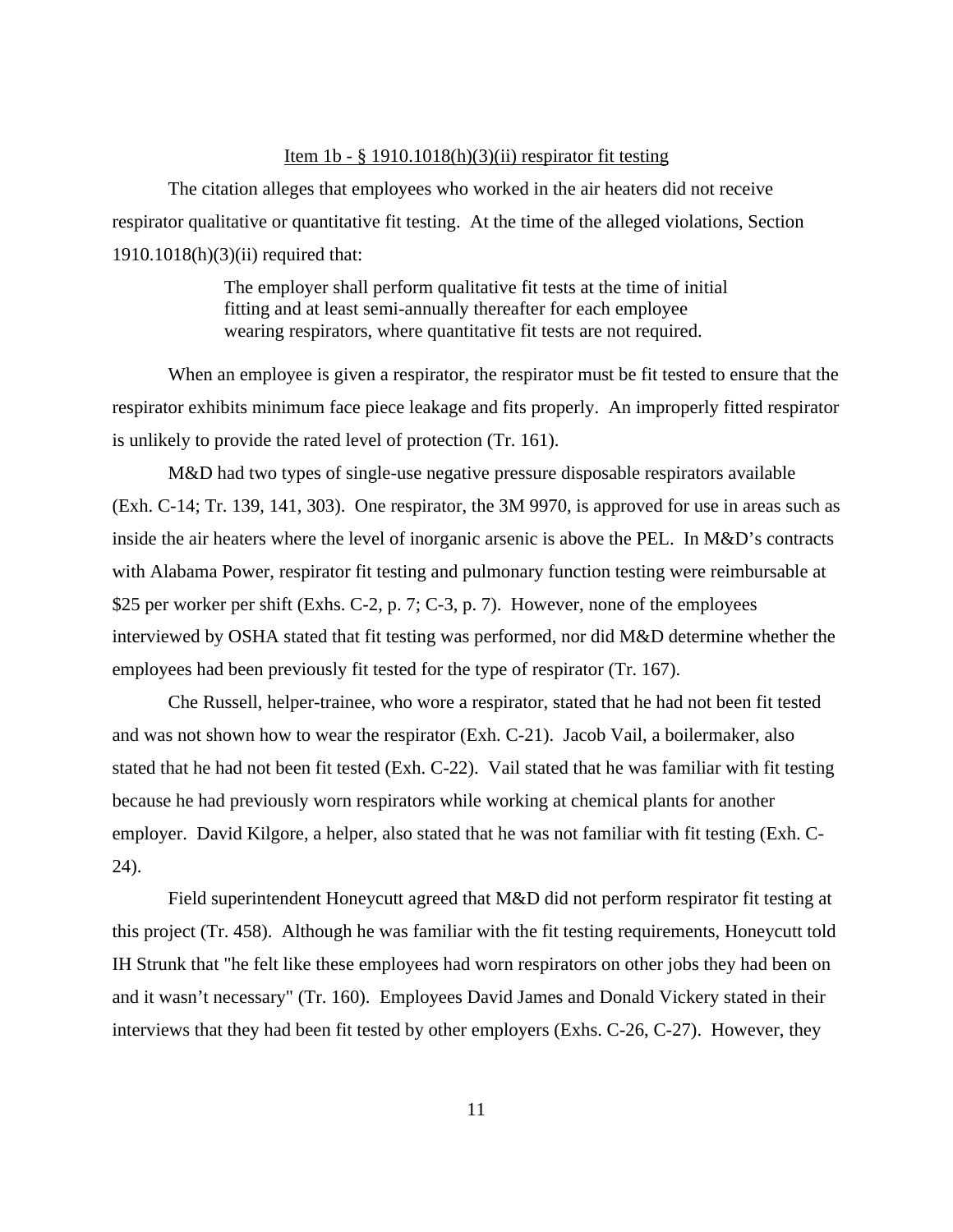were not fit tested by M&D, and there is no showing that they were fit tested on the same respirators used by M&D.

During the hearing, Honeycutt testified that he did not feel it was necessary "on the assumption that some of these employees had worked for us two or three weeks before, and they come in and they told me that they had already had fit tests" (Tr. 458). Honeycutt, however, did not identify the employees and M&D maintained no written records identifying the employees who had been fit tested (Tr. 189-190). The Boilermakers Union did not perform respirator fit testing or maintain records of members fit tested (Tr. 352-353).

Therefore, the record clearly establishes that employees who worked inside the air heaters were not fit tested with the 3M-9970 respirator. M&D does not dispute that the employees were not fit tested (M&D Brief, p. 22). A violation of § 1910.1018(h)(3)(ii) is affirmed.

### Item 2 -  $\S$  1910.1018(j)(1) appropriate work clothing

The citation alleges that at the Unit 2 air heaters and Unit 2 precipitator, M&D did not ensure that coveralls were worn by all employees working in regulated areas. Section 1910.1018(j)(1) requires that:

> Where the possibility of skin or eye irritation from inorganic arsenic exists, and for all workers working in regulated areas, the employer shall provide at no cost to the employee and assure that employees use appropriate and clean protective work clothing and equipment.

The work clothing and equipment required by the standard includes coveralls or similar full-body work clothing, gloves, shoes, and face shields, or vented goggles. None of the employees interviewed reported any skin rashes or eye irritations (Russell, Exh. C-21; Foley, Exh. C-23; Kilgore, Exh C-24). Protective "Tyvek" suits were available to employees working inside the air heaters (Tr. 302).

Field superintendent Honeycutt testified that Payne, an assistant superintendent, came to him "several times and said that he had reprimanded and talked to someone" about not wearing protective clothing in a regulated area (Tr. 448). As superintendent, Honeycutt relied on his assistant superintendents and foremen (Tr. 440). IH Strunk testified that both Honeycutt and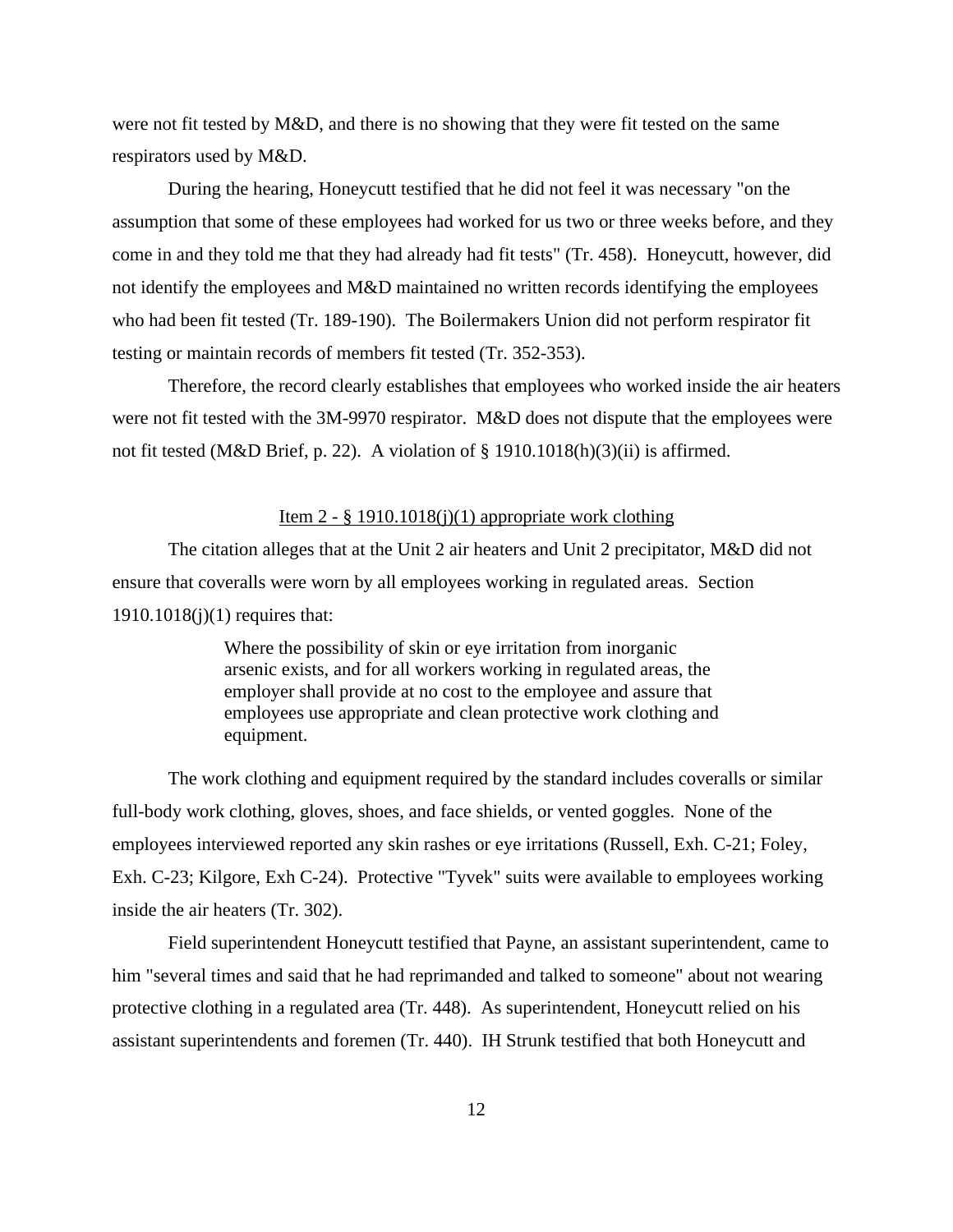Payne told her that no employee had ever been reprimanded (Tr. 327). Honeycutt testified that, "We never did fire anybody for it [not wearing protective clothing in regulated areas], which, you know, I guess that maybe should have been done at times" (Tr. 448).

There is no evidence that Honeycutt or Payne communicated the need for protective clothing to the shift foreman, Thomas Lewis. Lewis stated that "[m]anagement has not informed me of the arsenic levels nor told me that personal protective equipment needs to be mandatory" (Exh. C-16). He stated that, "I have not discussed the hazards of arsenic with the men because I have not been made aware of them or told to discuss arsenic hazards with them. I have not seen any arsenic results posted." It was Lewis' responsibility to ensure that the employees working in the air heaters wore appropriate protective clothing (Tr. 440-441).

Frank Scully, a journeyman boilermaker, stated that he had not worn a Tyvek suit at all on the job until the day before his interview with OSHA (Exh. C-17). According to Scully, Lewis asked the air heater crew to wear the Tyvek suits after OSHA arrived on site. Scully worked in the "A" side air heater.

Jacob Vail, another journeyman boilermaker, stated that he had never been required to wear a Tyvek suit (Exh. C-22). He said that the suits were "offered, but there were times when [they were] not available." Vail stated that at the time when the crew was removing the old baskets, "the dust was bad" and "[w]hen they ran out of masks and suits, it would sometimes take them a day or two to get them." He wore a Tyvek suit when he was monitored.

Che Russell, a boilermaker helper, stated that he had been required to wear the Tyvek suit for the first "4-5 weeks" but after that "the foreman stopped bringing them" (Exh. C-21). During the OSHA inspection, he was welding new baskets in the air heaters.

The record establishes that not all employees working inside the air heaters were required by M&D to wear protective work clothing. Also, some employees did not at all times wear appropriate protective clothing in the air heaters.

### *The Old Precipitator*

The citation also alleges a failure to wear protective work clothing at the Unit 2 precipitator. Under the contract with Alabama Power Company, M&D was required to demolish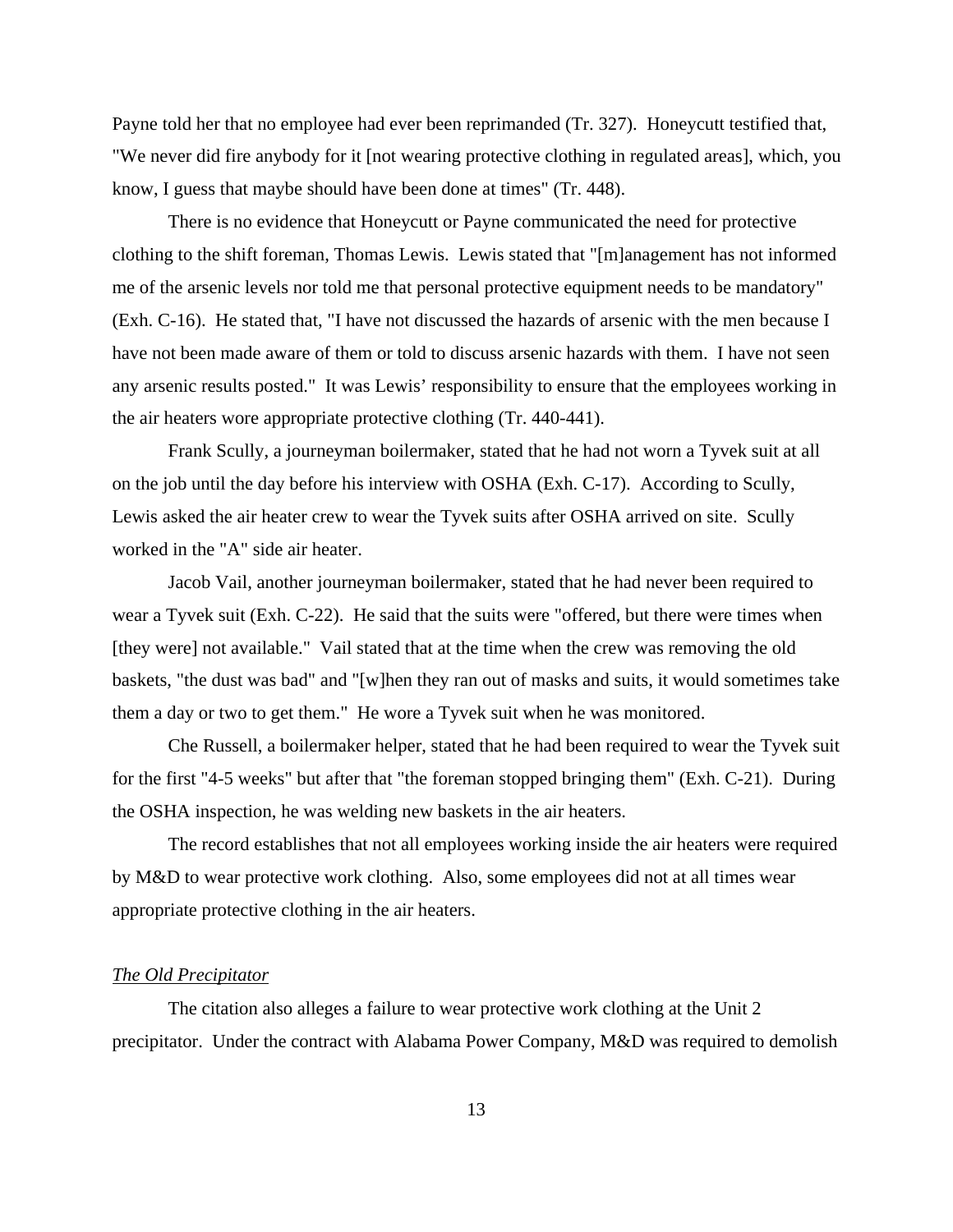an old cold side precipitator (Exh. C-2; Tr. 19). Prior to M&D's demolition work, the precipitator was cleaned by vacuum (Tr. 459).

The function of a precipitator is to remove the fly ash before the exhaust is released through the smoke stack (Tr. 88-89). As the fly ash accumulates, it is continually removed from an operating precipitator (Tr. 35). However, the precipitator M&D contracted to demolish had not been in operation for several years (Tr. 31).

There is no dispute that the precipitator was not designated by M&D as a regulated area. The precipitator was demolished by torch-cutting it down from the outside (Tr. 90). Also, M&D does not dispute that employees involved in demolishing the precipitator were not required to wear protective work clothing. There is some evidence that Honeycutt refused to permit them to use the clothing available at the site while working on the precipitator (Exhs. C-25, C-26). However, Honeycutt told IH Strunk that the precipitator work was a "nasty job and that the employees could not have worked in that area without wearing protective clothing and equipment" but that "some did and some didn't" (Tr. 205, 459).

Donald Vickery, a journeyman boilermaker, stated that while demolishing the precipitator "[i]t was really dusty. We had to shovel a lot out of our way and blow the rest with a torch" (Exh. C-25). He stated that he had taken a Tyvek suit to wear from the M&D office. However, when Honeycutt observed him taking the suit, he told Vickery that "the precipitator was not a regulated area" and made it clear that protective suits were not for employees working on the precipitator. Honeycutt denied that he ever prevented any employee from obtaining a protective suit (Tr. 475). David James, a boilermaker, stated the protective suits were not available for work on the precipitator demolition (Exh. C-26). James recalled being told that "the white suits were for working in the boiler around the arsenic" and that "if Alabama Power wasn't paying for the suits, we couldn't have them."

M&D had not performed precipitator demolition work before the Alabama project (Tr. 24). There is no dispute that M&D did not conduct air monitoring to determine if employees were exposed to inorganic arsenic above the PEL (Tr. 423-424). Honeycutt knew that the employees were exposed to large amounts of dust while performing the demolition work (Tr. 205). He knew that the levels of inorganic arsenic in the air heater were four times the PEL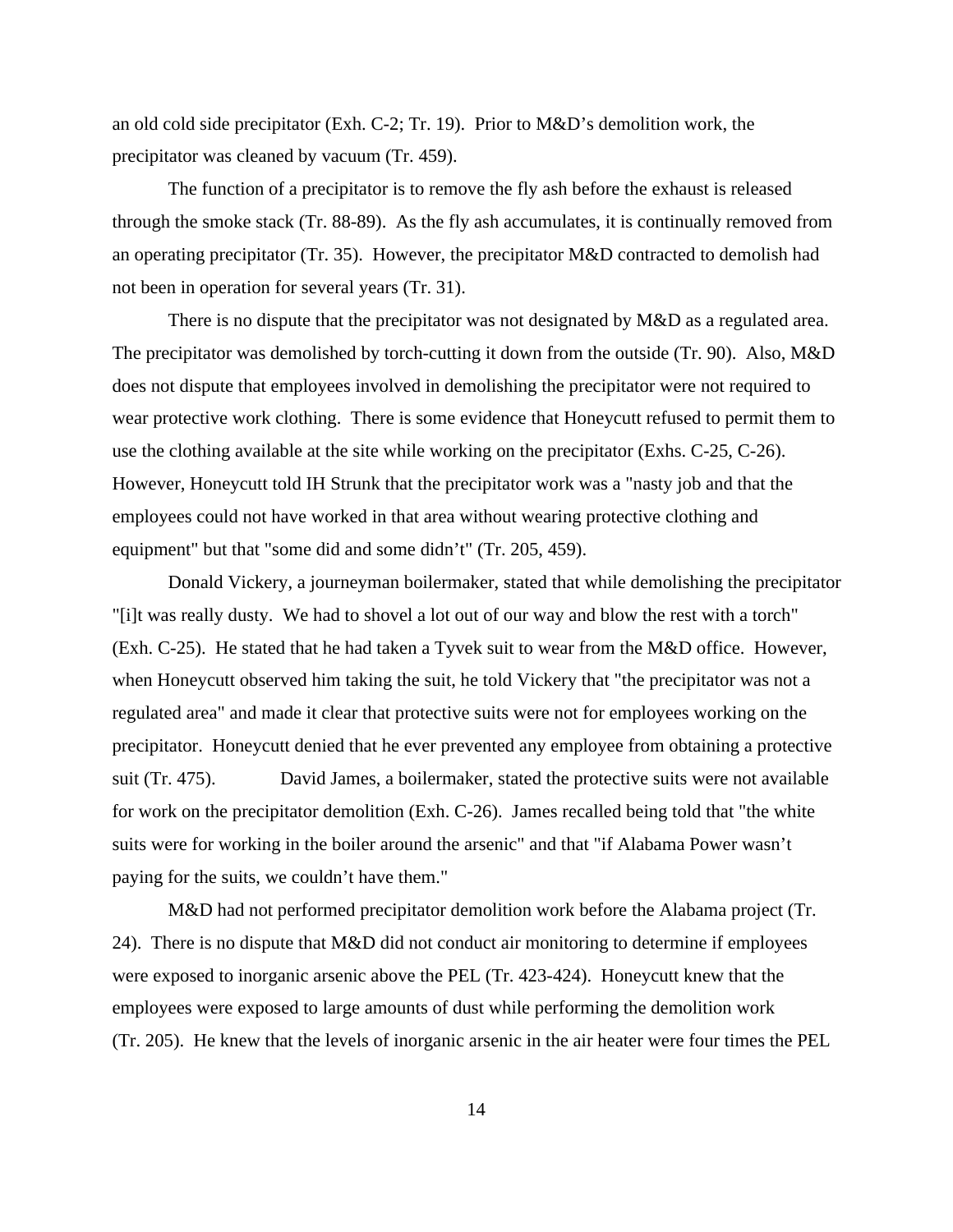(Exh. C-12). Also, Honeycutt knew that fly ash could be in the precipitator as well as the air heaters.

M&D's written arsenic program states that arsenic may be found in the fly ash and hard scale that form on the boiler, percipitator and related equipment (Exh. C-4). The program further provides that personal protective equipment "shall be utilized in boilers, precipitators or other areas of potential arsenic exposure until monitoring results indicate exposure levels were below the Action level." A reasonably prudent employer would have performed air monitoring or had some other objective basis for determining the lack of arsenic exposure. M&D failed to make this determination. Therefore, the precipitator is considered a regulated area and employees should have worn protective work clothing while in the area.

A violation of  $\S$  1910.1018(j)(1) is affirmed.

# Items 3a and 3b - §§ 1910.1018(m)(2)(i) and 1910.1018(m)(2)(ii) showers and shower facilities

The citation alleges that shower facilities were not available, and employees who worked in a regulated area failed to shower at the end of the work period. The employees were "only provided with hand washing facilities that consisted of a water trough." Section 1910.1018(m)(2)(i) provides that:

> The employer shall assure that employees working in regulated areas or subject to the possibility of skin or eye irritation from inorganic arsenic shower at the end of the work shift.

Section  $1910.1018(m)(2)(ii)$  provides that:

The employer shall provide shower facilities in accordance with 1910.141(d)(3).

The air heaters and old precipitator were regulated areas. Despite the contract<sup>6</sup> with Alabama Power Company, M&D agreed to provide shower trailers for their employees (Tr. 62- 63). M&D arranged with AMCO, an insulation contractor, to use AMCO's shower trailer at the

<sup>&</sup>lt;sup>6</sup>The contract provides that Alabama Power was to provide a shower and change trailer (Exh. C-2, p. 21).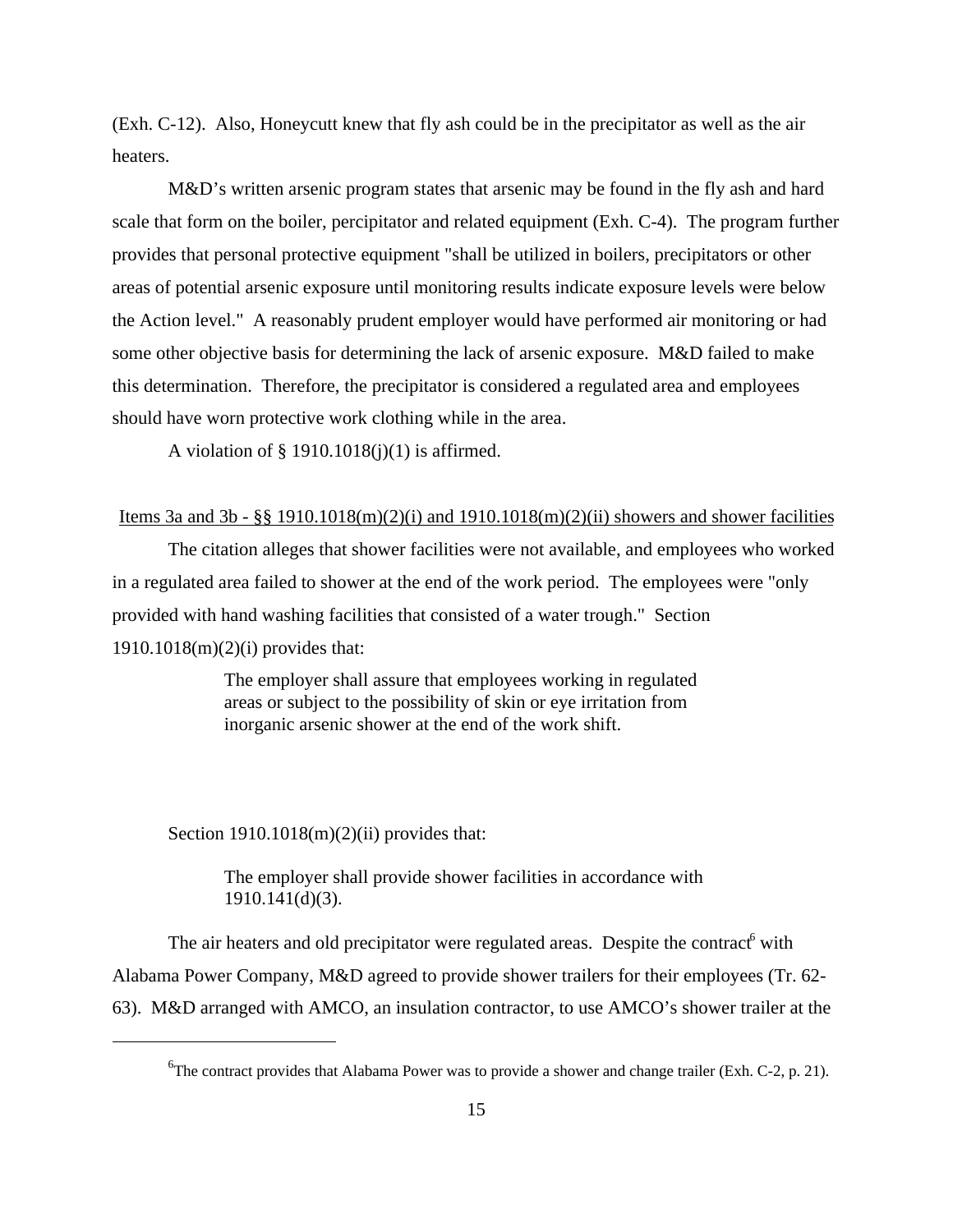project in exchange for AMCO's use of M&D's bus. Field superintendent Honeycutt testified that AMCO's employees were to stop work 30 minutes prior to M&D so that the shower trailer was available (Tr. 409). The shower trailer was located more than 200 yards from M&D's office trailer. It was not visible from the trailer (Tr. 63-64).

When IH Strunk attempted to inspect the shower trailer, it was padlocked, and Honeycutt could not locate the key. The lock had to be cut off (Tr. 383-385). Foreman Thomas Lewis stated that the shower trailer had been locked for "about two months" (Exh. C-16). He stated that "the men didn't want to shower. They just wanted to wash their hands."

Honeycutt admits that he had not taken steps to determine whether the assistant superintendents and foremen were requiring employees who worked in the regulated area to shower. He "depended on them to tell me they were" (Tr. 440). Honeycutt was aware of the requirements for showering after working in a regulated area (Tr. 438). He never went to the shower trailer. A daily shower list prepared by the foreman was maintained in M&D's office (Exh. C-5; Tr. 441). The purpose of the shower list was to document the number of employees who needed protective work clothing and respirators (Tr. 43-44, 399, 403, 441). According to IH Strunk, Honeycutt stated that "he couldn't make the employees shower" (Tr. 227).

A comparison of the employees' time sheets who worked in the air heaters to the shower lists indicates that not all of the employees who were signing the shower lists were, in fact, taking showers (Exhs. C-5, C-8). For example, the names of Jacob Vail and Che Russell do not appear on the March 11, 1997, shower list, although they were shown working in the air heaters that day removing old heater baskets. Also, Jacob Vail, whose name appears on the shower list for March 13, 21 and 22, stated that foreman Lewis asked him to sign the shower list, although he never showered (Exh. C-22).

Thomas Payne, assistant superintendent, agreed that employees who worked in a regulated area needed to shower at the end of the shift (Tr. 404). It was his responsibility to ensure that employees did shower (Tr. 438). However, Payne stated that he had never gone to the shower trailer to determine whether employees were showering (Tr. 400). Payne testified that he discussed with Lewis the need for employees to shower (Tr. 399).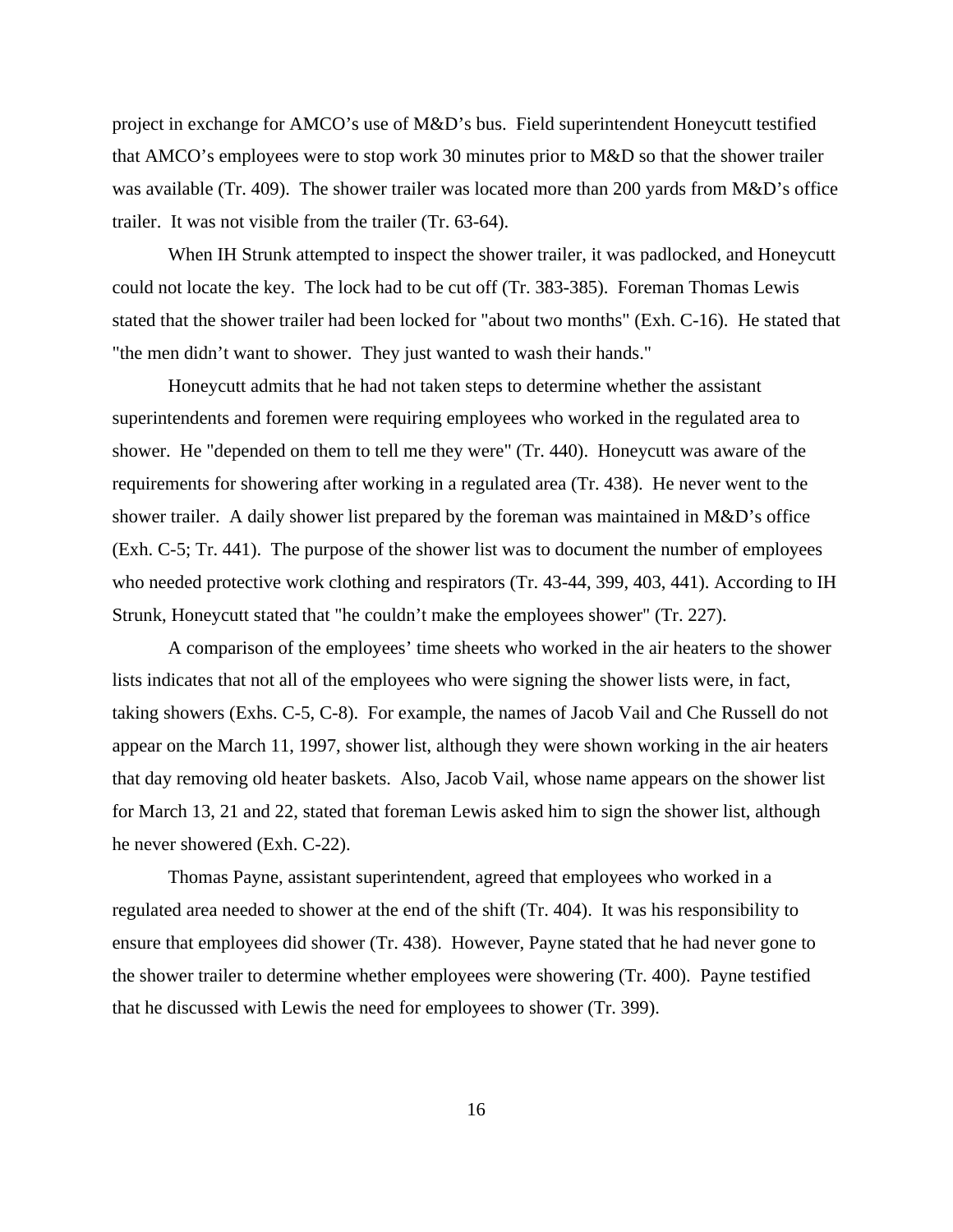Lewis stated that he told Payne on two occasions that the shower trailer was locked (Exh. C-16). Payne denied being told this (Tr. 397-398). Lewis stated that he did not require employees to shower. He claimed that "the men didn't want to shower. They just wanted to wash their hands."

Frank Scully stated that he had been told by Lewis, his foreman, that he needed to shower, but he had not been showering because he did not think it was necessary (Exh. C-17). He said that he washed his hands and face in a 55-gallon drum.

Che Russell stated that the showers had been locked after the first week on the job (Exh. C-21). After that, Russell, who signed the shower list, stated "they put a wash basin outside the shower trailer and told us to wash our face and hands."

Jacob Vail stated that the showers had been available "probably the first 2 ½ weeks while they were [demolishing] the ductwork," but had been locked since then (Exh. C-22). He also stated that "right over where the showers are there is a wash basin. We wash our hands and face and the foreman [Lewis] asks us to sign the shower record."

John Foley, boilermaker apprentice, stated when he started to work in the air heater, his foreman, Owen Hardiman, told him that he would have to shower. However, Foley stated that "this means cleaning up at the 55-gallon trough. Everybody knows the showers are locked and we sign the shower log" (Exh. C-23).

The record establishes that M&D failed to provide shower facilities and require employees who worked in a regulated area to shower after their shift, in violation of §§  $1910.1018(m)(2)(i)$  and  $1910.1018(m)(2)(ii)$ . There is no dispute that washing the face and hands does not constitute taking a shower.

### Willful Classification for Citation No. 2

The violations were classified by OSHA as "willful." The court agrees. A willful violation is "one committed with intentional knowing or voluntary disregard for the requirements of the Act, or with plain indifference to employee safety." *Conie Construction, Inc.*, 16 BNA OSHC 1870, 1872 (No. 92-264, 1994). A willful violation differs from other classifications of violations by a heightened awareness of the illegality of the conduct or conditions and by a state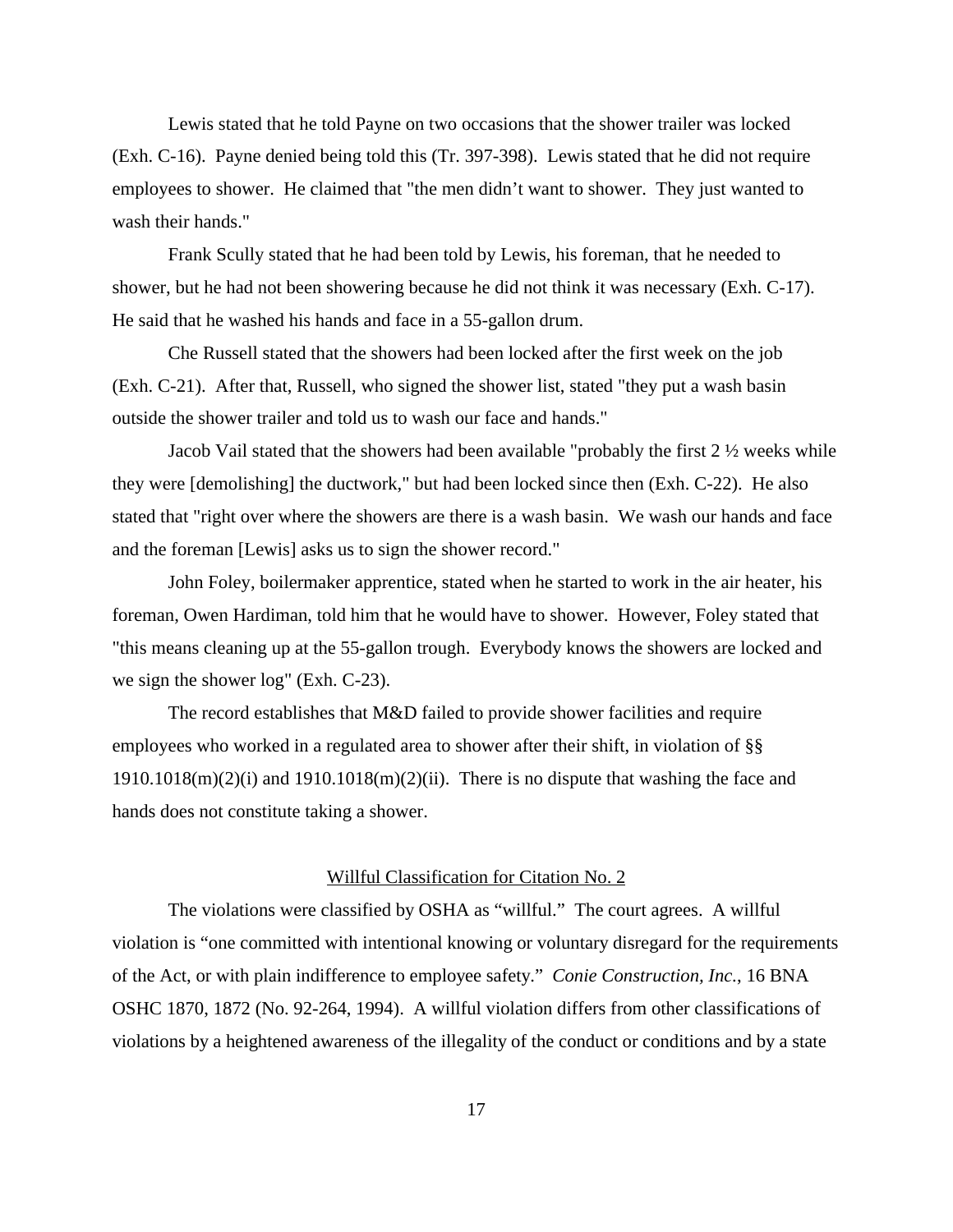of mind showing conscious disregard or plain indifference. A violation is not willful, however, if the employer has a good faith belief that it was not in violation. *Atlantic Battery Co., Inc.,* 16 BNA OSHC 2131, 2139 (No. 90-1747, 1994).

There is no dispute that at the Alabama Power project, M&D had a written inorganic arsenic program. To assist in compliance, M&D spent \$17,000 to hire a private safety consultant (Tr. 94, 288). The safety consultant was on site full-time, normally sixty hours per week. Also, the Boilermakers Union had a safety representative designated to work on the M&D project who conducted safety walk-around inspections (Tr. 352, 357-358). There is no showing that either safety representative detected any problems with M&D's compliance with inorganic standards.

M&D's contracts with Alabama Power provided additional pricing for protective clothing, respirator fit testing and pulmonary function tests, air monitoring and analyses, and shower facilities (Exhs. C-2, C-3). M&D performed initial air monitoring and additional air monitoring on March 26, 1997 (Exh. C-12). There is no dispute that M&D designated the air heaters as regulated areas, even prior to the initial monitoring (Tr. 131). M&D posted signs designating the air heaters as regulated areas and warning employees of the potential arsenic hazard (Tr. 136, 469). M&D made available to employees appropriate respirators and protective work clothing for use in the regulated areas. A shower trailer was contracted from another company.

Also, M&D had weekly safety meetings (Tr. 411). M&D hired employees from the Boilermakers Union with the expectation that employees were experienced and trained in safety (Tr. 345). As described by Honeycutt, "most of these men know if they've been doing this more than one job, that its for their own protection to wear this equipment" (Tr. 433). The union's MOST (Mobilization, Optimization, Stabilization and Training) program provided the employees with general safety training (Exhs. C-36, R-5; Tr. 348-350). However, as stated in the pamphlet, the MOST training was not intended to replace an employer's safety and health training. The union program states that it was a "supplemental program only. It does not replace a contractor's program, or, for that matter, his responsibility under OSHA to have one" (Exh. C-15, p. 4).

However, based on M&D's awareness of the compliance requirements for inorganic arsenic exposure and its lack of enforcing those requirements, M&D's indifference or disregard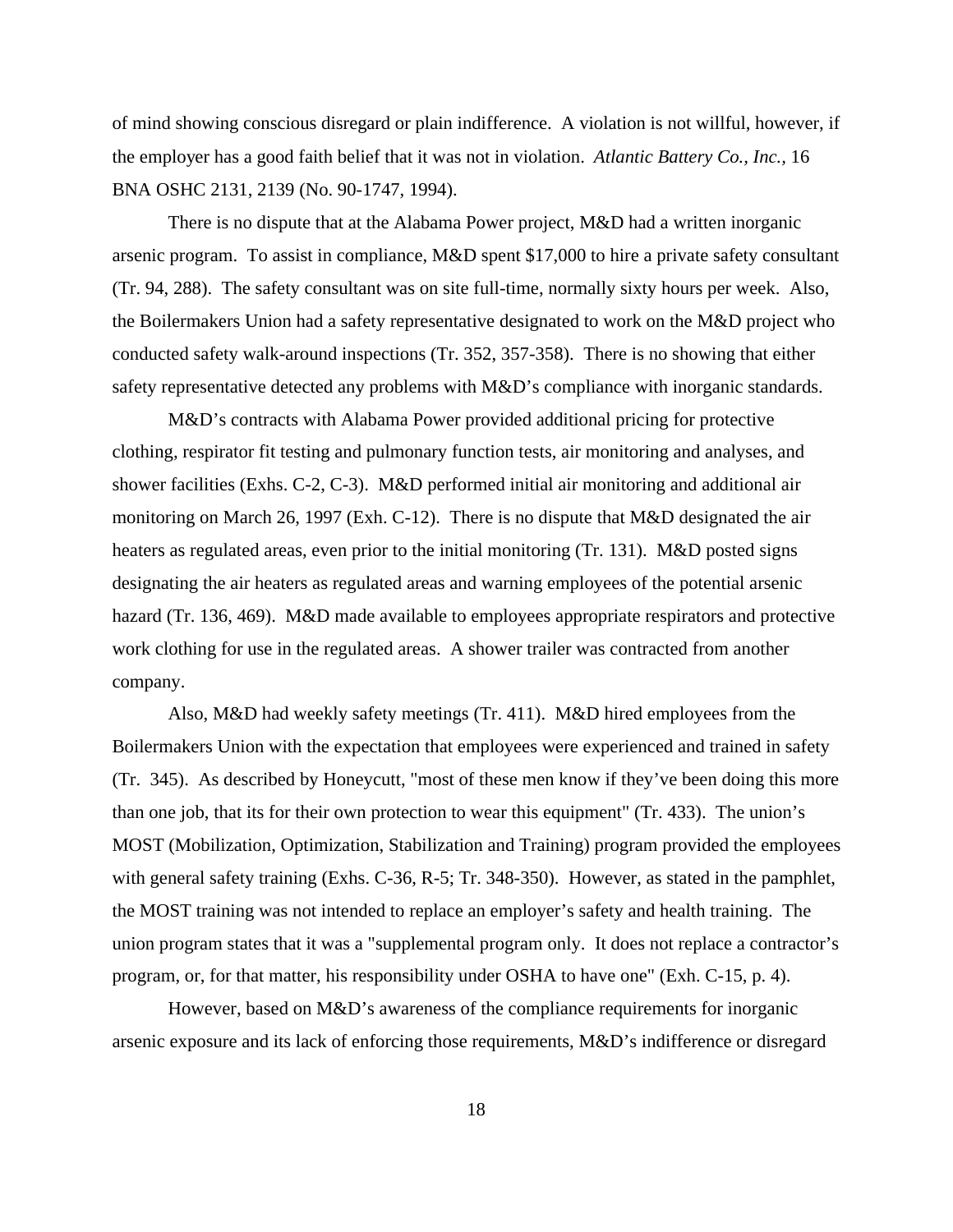was willful. David Dunn, M&D's president, had received a serious citation in 1991 as president of Brooks and Blevins. The citation alleged numerous violations of the arsenic standard, including the failure to require respirators, protective work clothing, and showers (Exh. C-1). The citation was settled with an agreement by Brooks and Blevins to develop a written compliance program for inorganic arsenic (Tr. 15-16). Raymond Honeycutt, M&D's field superintendent on the Alabama Power project and who had also worked for Brooks and Blevins, knew the requirements of the arsenic standards (Tr. 125, 435, 440).

Other than making the equipment available and stating that respirators, clothing and showers were required in regulated areas, there is no showing that field superintendent Honeycutt and his assistant Payne took action to ensure that employees utilized the equipment. To the contrary, the evidence shows that M&D's enforcement was non-existent. Honeycutt testified that Payne reported the failure of employees to wear respirators "once or twice a week" (Tr. 449). Instead of taking direct action after being notified, Honeycutt "just more or less talked to him [Payne] and told him he needed to make them wear them." There is no showing that Payne took any action or that Honeycutt did any follow-up.

The written statement of foreman Lewis indicates that he was not aware that respirators and protective clothing were mandatory while performing work in the air heaters (Exh. C-16). M&D's argument that Lewis was not in a supervisory position is rejected. Lewis was designated a "foreman" for the air heaters. M&D placed him in charge of the crew working on the air heaters (Tr. 470-471). The crew ranged from 5 to 18 employees. M&D relied on Lewis, as a foreman, to direct the employees' work, as well as ensure they complied with the safety requirements (Tr. 440). Lewis' statement is supported by employees who worked in the regulated areas. The employees' statements show that the use of respirators and work clothing was discretionary with employees (Exhs. C-17, C-22, C-24).

The air monitoring results of March 26 did not relieve M&D from continuing to consider the air heaters as regulated areas. There was no objective evidence offered which justified removing the regulated area designation. Also, there was no air monitoring performed on the demolition work of the old precipitator, a location known to M&B with the potential for excessive arsenic exposure.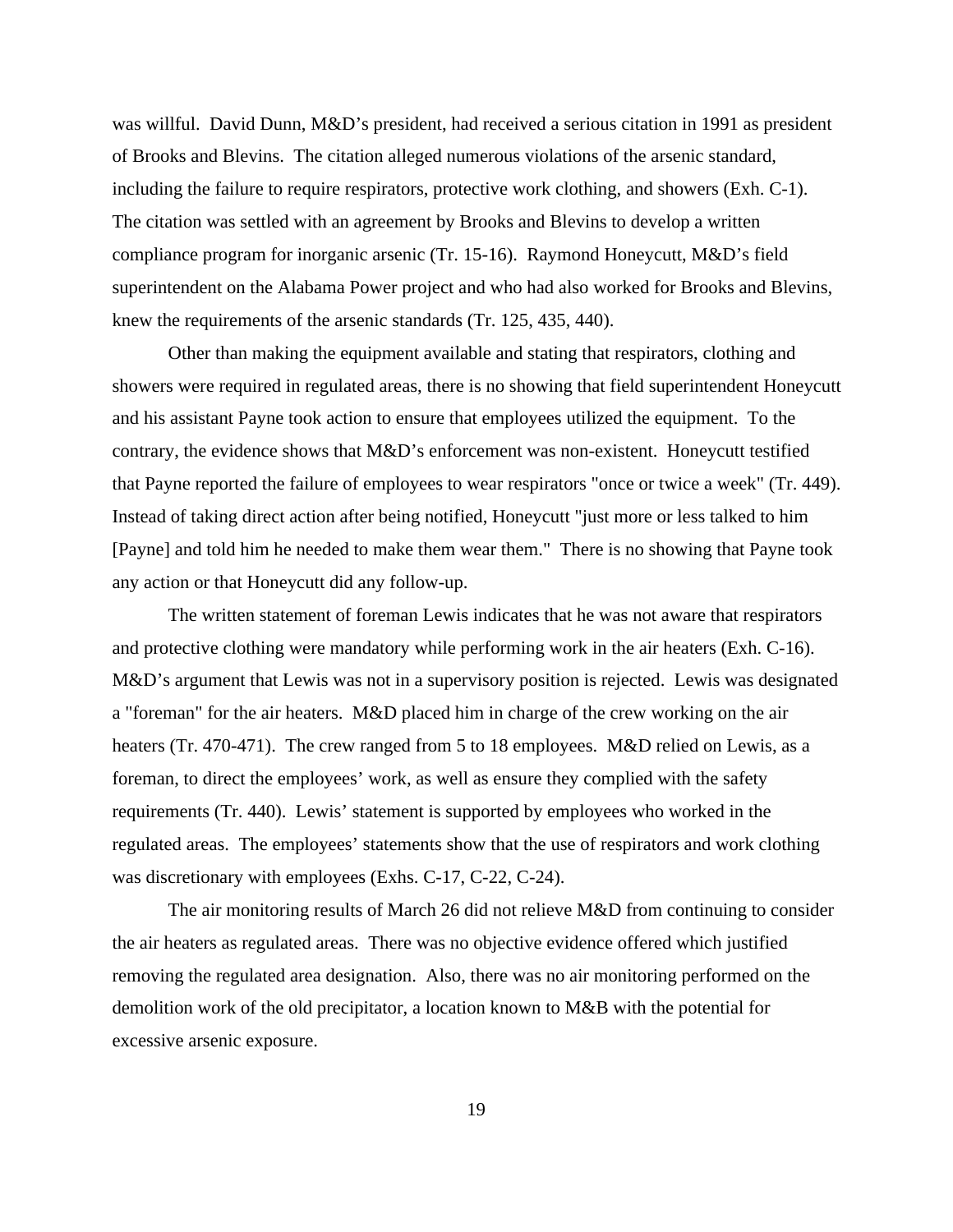As discussed, despite its contractual obligations, there is no evidence that any employees were fit tested on the respirators used by M&D or that after the first week any showers were taken. M&D does not dispute that employees were not fit tested (M&D Brief, p. 22). Even Che Russell, helper trainee, who stated that respirators were required, also stated that he was not shown how to wear a respirator (Exh. C-21). M&D also concedes that "at some point employees apparently stopped showering, but continued to certify to the Company that they had showered" (M&D Brief, p. 27). M&D maintained a shower list which purportedly identified that employees were showering (Exhs. C-5, C-8). However, a cursory comparison of the time sheets for work in the air heaters and the shower lists shows numerous discrepancies. The shower lists were maintained in M&D's office trailer.

Based on its lack of enforcing the respirator, work clothing and shower requirements for inorganic arsenic exposure, the record establishes that M&D acted with reckless disregard or plain indifference. The willful violations are affirmed.

# Penalty Considerations for Citation No. 2

The Commission is the final arbiter of penalties in all contested cases. In determining an appropriate penalty, the Commission is required to consider the size of the employer's business, history of previous violations, the employer's good faith, and the gravity of the violation.

M&D is entitled to credit for size and history. M&D employed in excess of 250 employees, 200 employees worked on the Alabama Power project (Tr. 95, 112). The crew working in the air heaters ranged from 5 to 18 employees (Exh. C-7; Tr. 471). M&D's business is cyclic. During some months, it employed less than 20 employees (Tr. 478-479). David Dunn, president of M&D, testified that the company's net worth in 1998 was approximately \$100,000 (Exh. R-7; Tr. 491).

Since its incorporation in November, 1991, M&D has not received a prior OSHA citation (Tr. 228, 477). Also, during the inspection, there is no showing that M&D was uncooperative. It maintained written safety and health programs. There were weekly safety meetings. A full-time safety consultant and a union safety representative were hired for the project.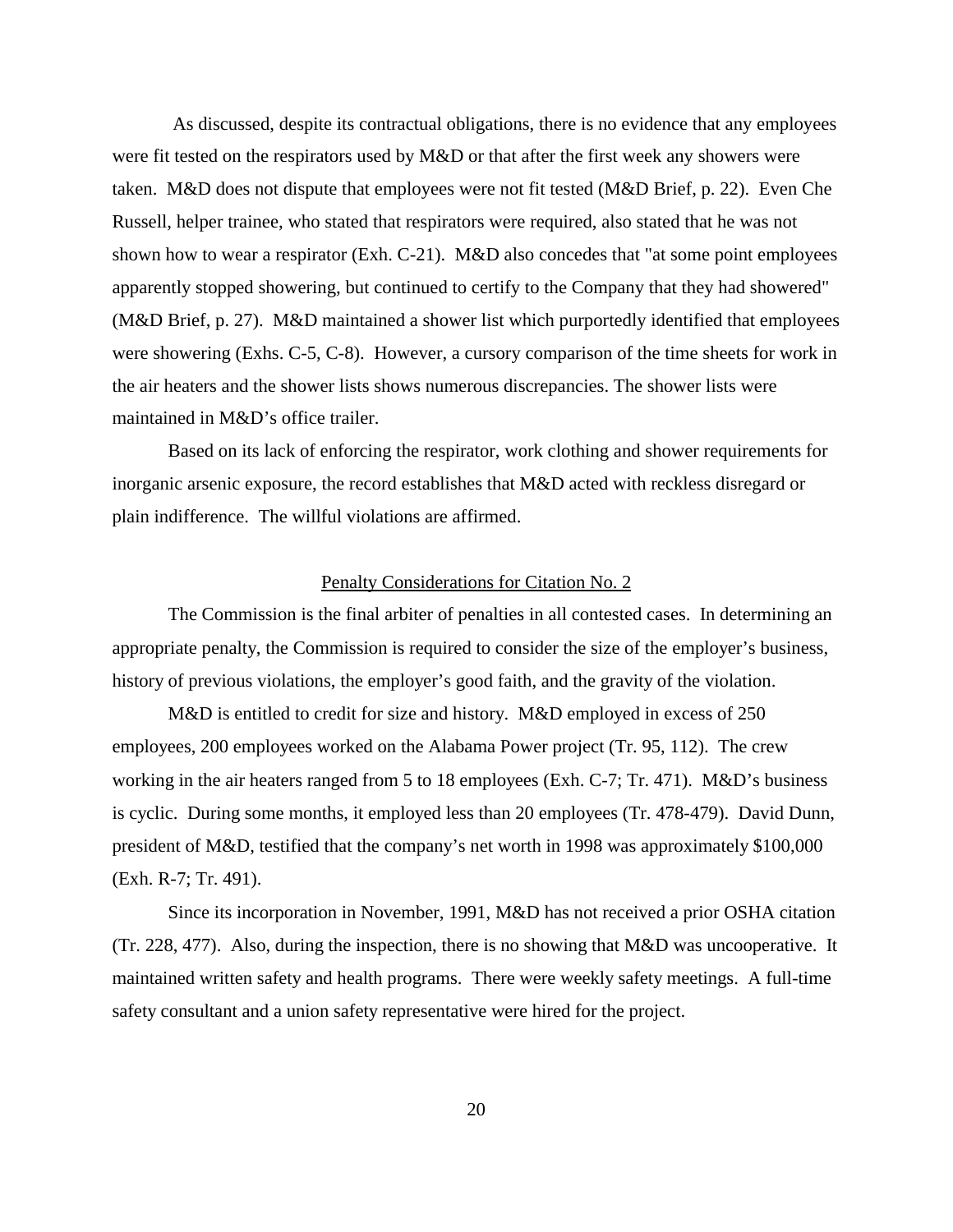For failing to require respirators and fit testing, in violation of §§ 1910.1018(h)(1) and 1910.1018(h)(3)(ii), a grouped penalty of \$12,000 is assessed. There is no record that respirator fit testing was performed on the employees working inside the air heaters. Also, employees, based on written statements, did not wear respirators in regulated areas. Despite having a written policy and appropriate respirators available at the project, M&D failed to adequately enforce their use. M&D must take responsibility to ensure that its respirator policy is complied with by employees. There is no evidence of discipline or verbal warnings.

A penalty of \$12,000 is also assessed for failing to require the use of appropriate work clothing, in violation of § 1910.1018(j)(1). Again, the record shows that M&D failed to enforce the use of work clothing in regulated areas despite its written policy and having the Tyvek suits available at the project. The argument that employees are experienced, trained by the union, and personally choose not to wear the safety protection equipment does not relieve M&D as their employer of its responsibility to enforce employee safety protection.

For failing to have shower facilities and require employees to shower, in violation of §§ 1910.1018(m)(2)(i) and 1910.1018(m)(2)(ii), a grouped penalty of \$12,000 is assessed. The record shows that M&D initially arranged for a shower trailer. However, for whatever reason, it was not used, except for the first week, and employees were not required to shower. M&D maintained shower lists. During the OSHA inspection, the trailer was locked and M&D did not have access to a key.

# **FINDINGS OF FACT AND CONCLUSIONS OF LAW**

The foregoing decision constitutes the findings of fact and conclusions of law in accordance with Rule 52(a) of the Federal Rules of Civil Procedure.

### **ORDER**

Based upon the foregoing decision, it is ORDERED; Serious Citation No. 1: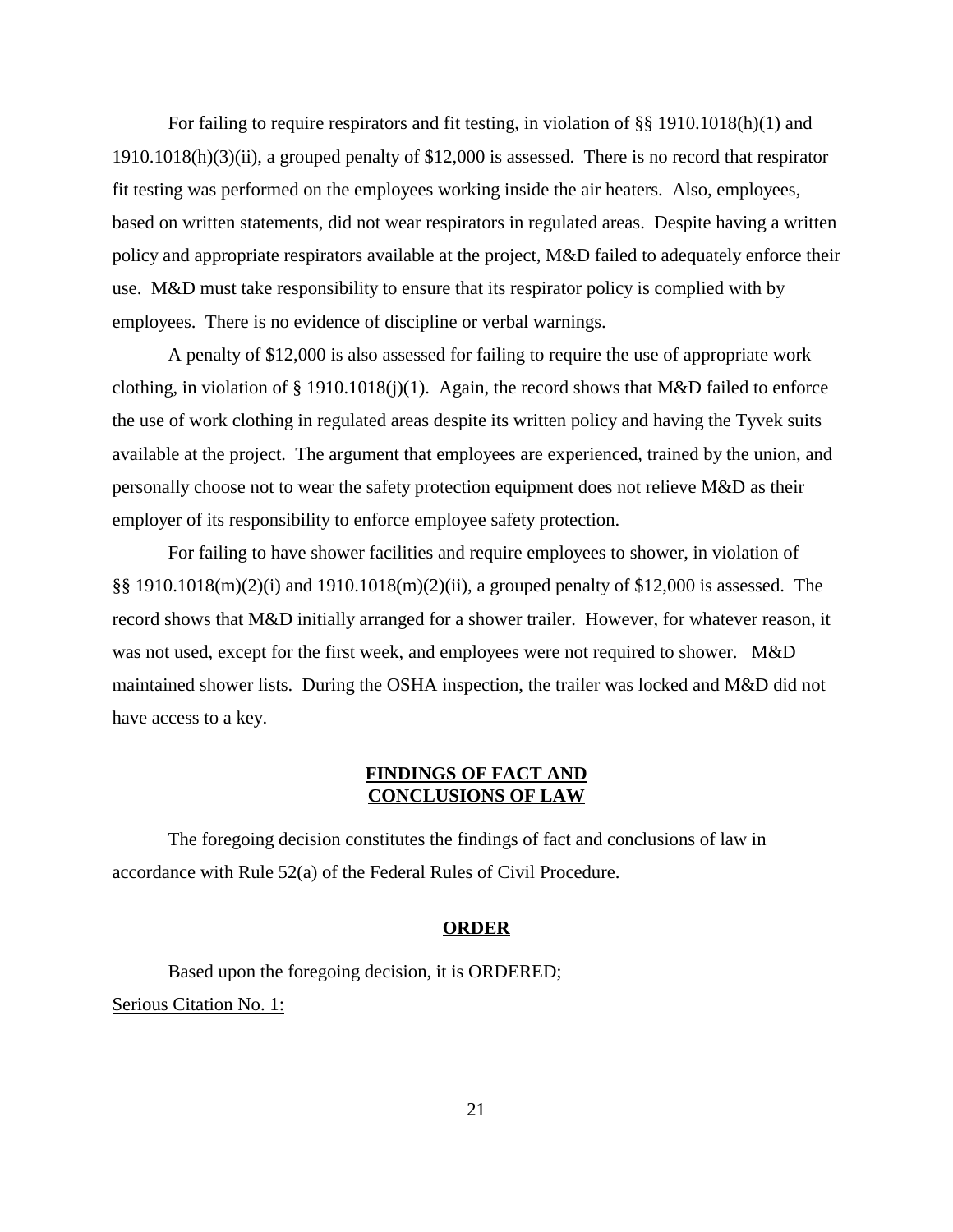1. Items 1a through 1c, violations of §§ 1910.1018(e)(1)(iii), 1910.1018(e)(2), and 1910.1018(e)(5)(i), pursuant to settlement agreement, are affirmed and a grouped penalty of \$1,575 is assessed.

2. Item 2, violation of § 1910.1018(j)(2)(viii), pursuant to settlement agreement, is affirmed and a penalty of \$1,575 is assessed.

3. Item 3, violation of § 1910.1018(m)(1), pursuant to settlement agreement, is affirmed and a penalty of \$675 is assessed.

4. Item 4, violation of § 1910.1018(m)(3)(ii), pursuant to settlement agreement, is affirmed and a penalty of \$675 is assessed.

5. Item 5, violation of  $\S$  1910.1018(n)(1)(i)(A), pursuant to settlement agreement, is affirmed and a penalty of \$2,250 is assessed.

6. Item 6, violation of  $\S$  1910.1018(o)(1)(i), pursuant to settlement agreement, is affirmed and a penalty of \$1,125 is assessed.

7. Item 7, violation of § 1910.1200(h)(1), pursuant to settlement agreement, is affirmed and a penalty of \$675 is assessed.

8. Item 8, violation of  $\S$  1910.120(q)(1), pursuant to settlement agreement, is affirmed and a penalty of \$675 is assessed.

# Willful Citation No. 2:

1. Items 1a and 1b, violations of §§ 1910.1018(h)(1) and 1910.1081(h)(3)(ii), are affirmed as willful and a grouped penalty of \$12,000 is assessed.

2. Item 2, violation of  $\S$  1910.1018(j)(1), is affirmed as willful and a penalty of \$12,000 is assessed.

3. Items 3a and 3b, violations of §§ 1910.1018(m)(2)(i) and 1910.1018(m)(2)(ii), are affirmed as willful and a grouped penalty of \$12,000 is assessed.

### Other Than Serious Citation No. 3:

1. Item 1, violation of  $\S$  1910.1018(j)(2)(v), pursuant to settlement agreement, is affirmed and no penalty is assessed.